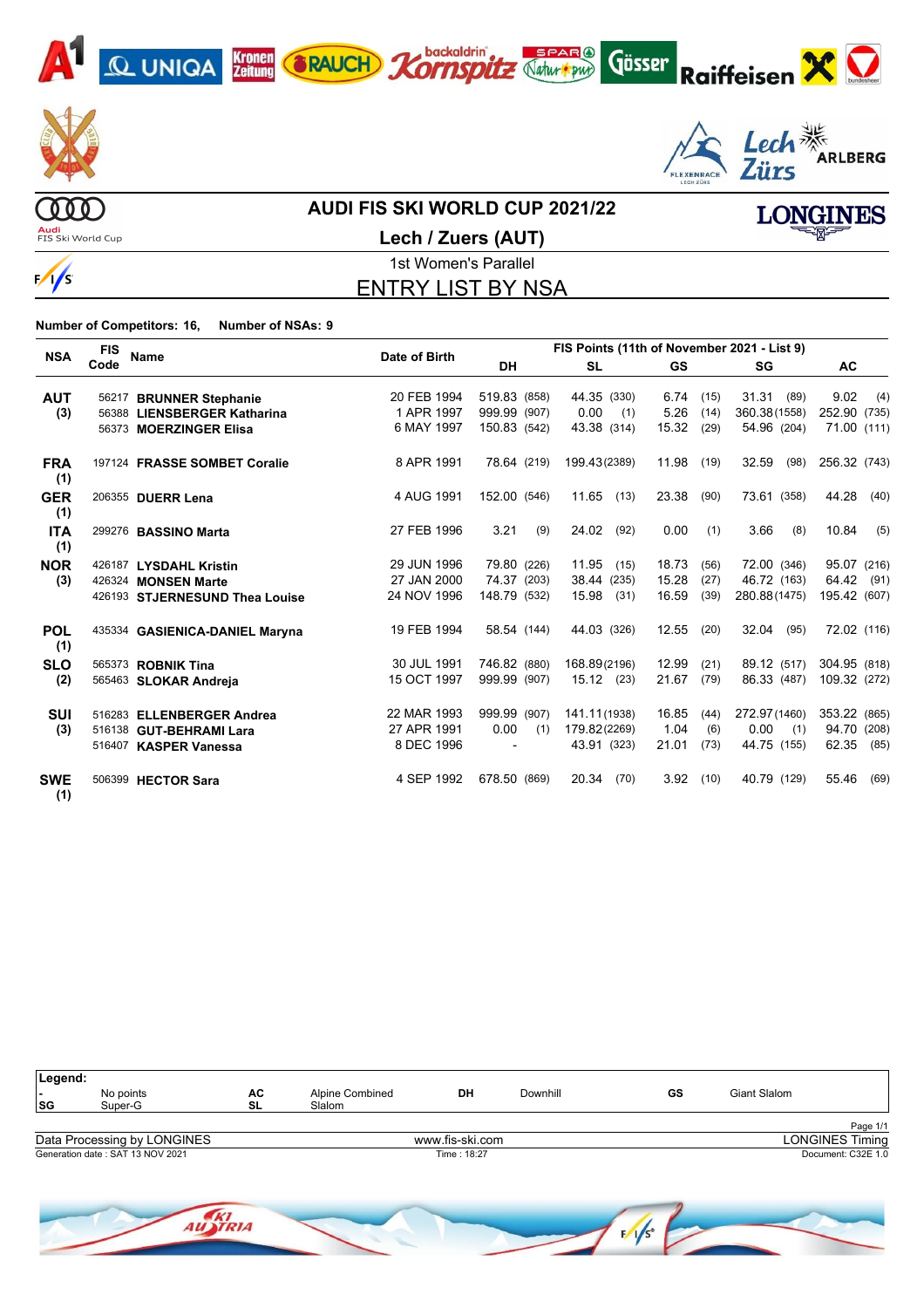





Gösser Raiffeisen X D

|                   |                |                                             | <b>AUDI FIS SKI WORLD CUP 2021/22</b> |                         |                  | <b>LONGINES</b>    |                 |               |           |
|-------------------|----------------|---------------------------------------------|---------------------------------------|-------------------------|------------------|--------------------|-----------------|---------------|-----------|
| FIS Ski World Cup |                |                                             | Lech / Zuers (AUT)                    |                         |                  |                    |                 |               |           |
|                   |                |                                             | 1st Women's Parallel                  |                         | SAT 13 NOV 2021  |                    |                 |               |           |
| $\frac{1}{s}$     |                |                                             | <b>OFFICIAL RESULT</b>                |                         | Start Time 17:00 |                    |                 |               |           |
| Rank              | <b>Bib</b>     | <b>FIS</b><br>Code                          | <b>Name</b>                           | Year of<br><b>Birth</b> |                  | <b>NSA Level</b>   | <b>Net Time</b> | Qual.<br>Time | Ski       |
| 1                 | 2              | 565463                                      | <b>SLOKAR Andreja</b>                 | 1997                    | <b>SLO</b>       | <b>Big Final</b>   | 48.46           | 48.47         | Nordica   |
| 2                 | $\mathbf{1}$   | 426193                                      | <b>STJERNESUND Thea Louise</b>        | 1996                    | NOR.             | <b>Big Final</b>   | 48.51           | 48.05         | Rossignol |
| 3                 | 3              | 426187                                      | <b>LYSDAHL Kristin</b>                | 1996                    | <b>NOR</b>       | <b>Small Final</b> | 49.16           | 48.54         | Rossignol |
| 4                 | 5              | 299276                                      | <b>BASSINO Marta</b>                  | 1996                    | ITA              | <b>Small Final</b> | 49.26           | 48.59         | Salomon   |
| 5                 | $\overline{7}$ | 506399                                      | <b>HECTOR Sara</b>                    | 1992                    | SWE              | 5th/6th place      | 48.97           | 48.67         | Head      |
| 6                 | 9              | 426324                                      | <b>MONSEN Marte</b>                   | 2000                    | <b>NOR</b>       | 5th/6th place      | 50.25           | 48.74         | Rossignol |
| 7                 | 4              | 206355                                      | <b>DUERR Lena</b>                     | 1991                    | <b>GER</b>       | 7th/8th place      | 49.72           | 48.56         | Head      |
| 8                 | 6              | 565373                                      | <b>ROBNIK Tina</b>                    | 1991                    | <b>SLO</b>       | 7th/8th place      | DNF/24.59       | 48.61         | Voelkl    |
| 9                 | 14             | 56217                                       | <b>BRUNNER Stephanie</b>              | 1994                    | AUT              | 1/8th              | 48.74           | 49.14         | Atomic    |
| 10                | 15             | 197124                                      | <b>FRASSE SOMBET Coralie</b>          | 1991                    | <b>FRA</b>       | 1/8th              | 48.92           | 49.14         | Head      |
| 11                | 13             | 435334                                      | <b>GASIENICA-DANIEL Maryna</b>        | 1994                    | POL              | 1/8th              | 49.37           | 49.06         | Atomic    |
| 12                | 12             | 516283                                      | <b>ELLENBERGER Andrea</b>             | 1993                    | SUI              | 1/8th              | 49.44           | 49.03         | Stoeckli  |
| 13                | 11             | 56373                                       | <b>MOERZINGER Elisa</b>               | 1997                    | <b>AUT</b>       | 1/8th              | 49.72           | 48.99         | Rossignol |
| 14                | 16             | 516407                                      | <b>KASPER Vanessa</b>                 | 1996                    | SUI              | 1/8th              | 49.83           | 49.31         | Head      |
| 15                | 8              | 516138                                      | <b>GUT-BEHRAMI Lara</b>               | 1991                    | SUI              | 1/8th              | 24.57/DNF       | 48.71         | Head      |
| 16                | 10             | 56388                                       | <b>LIENSBERGER Katharina</b>          | 1997                    | <b>AUT</b>       | 1/8th              | 24.34/DNF       | 48.92         | Rossignol |
| 17                | 37             | 516268                                      | <b>WILD Simone</b>                    | 1993                    | SUI              | Qualification      | 49.32           |               | Fischer   |
| 18                | 13             | 206497                                      | <b>FILSER Andrea</b>                  | 1993                    | <b>GER</b>       | Qualification      | 49.32           |               | Voelkl    |
| 19                | 39             | 507168                                      | <b>AICHER Emma</b>                    | 2003                    | <b>GER</b>       | Qualification      | 49.36           |               | Head      |
| 20                | 15             | 56315                                       | <b>TRUPPE Katharina</b>               | 1996                    | AUT              | Qualification      | 49.38           |               | Fischer   |
| 21                | 16             | 197616                                      | <b>ALPHAND Estelle</b>                | 1995                    | <b>SWE</b>       | Qualification      | 49.39           |               | Head      |
| 22                | 33             | 197651                                      | <b>DIREZ Clara</b>                    | 1995                    | <b>FRA</b>       | Qualification      | 49.40           |               | Dynastar  |
| 23                | 25             | 56333                                       | <b>MAIR Chiara</b>                    | 1996                    | AUT              | Qualification      | 49.51           |               | Voelkl    |
| 24                | 26             | 426043                                      | <b>TVIBERG Maria Therese</b>          | 1994                    | <b>NOR</b>       | Qualification      | 49.58           |               | Head      |
| 25                | 36             | 516562                                      | <b>RAST Camille</b>                   | 1999                    | SUI              | Qualification      | 49.66           |               | Head      |
| 26                | 24             | 6536392                                     | HURT A.J.                             | 2000                    | <b>USA</b>       | Qualification      | 49.66           |               | Head      |
| 27                | 23             | 516394                                      | <b>SUTER Jasmina</b>                  | 1995                    | SUI              | Qualification      | 49.75           |               | Stoeckli  |
| 28                | 32             | 56367                                       | <b>GALLHUBER Katharina</b>            | 1997                    | AUT              | Qualification      | 49.78           |               | Atomic    |
| 29                | 17             | 56392                                       | <b>GRITSCH Franziska</b>              | 1997                    | <b>AUT</b>       | Qualification      | 49.81           |               | Head      |
| 30                | 11             | 6535773                                     | <b>O BRIEN Nina</b>                   | 1997                    | <b>USA</b>       | Qualification      | 49.81           |               | Rossignol |
| 31                | 34             | 298723                                      | <b>MIDALI Roberta</b>                 | 1994                    | ITA              | Qualification      | 49.85           |               | Rossignol |
| 32                | 14             | 415205                                      | <b>HUDSON Piera</b>                   | 1996                    | <b>NZL</b>       | Qualification      | 49.87           |               | Dynastar  |
| 33                | 31             | 425879                                      | <b>RIIS-JOHANNESSEN</b><br>Kristina   | 1991                    | <b>NOR</b>       | Qualification      | 49.88           |               | Rossignol |
| 34                | 21             | 565471                                      | <b>HROVAT Meta</b>                    | 1998                    | <b>SLO</b>       | Qualification      | 49.92           |               | Salomon   |
| 35                | 42             | 56282                                       | <b>RESCH Stephanie</b>                | 1995                    | <b>AUT</b>       | Qualification      | 50.01           |               | Voelkl    |
|                   |                | SAT 13 NOV 2021 / Lech / Zuers (AUT) / 5004 |                                       |                         |                  |                    |                 |               | Page 1/2  |

Generation date : SAT 13 NOV 2021 Time : 18:15 Document: C75P3 1.0

Data Processing by LONGINES www.fis-ski.com LONGINES Timing

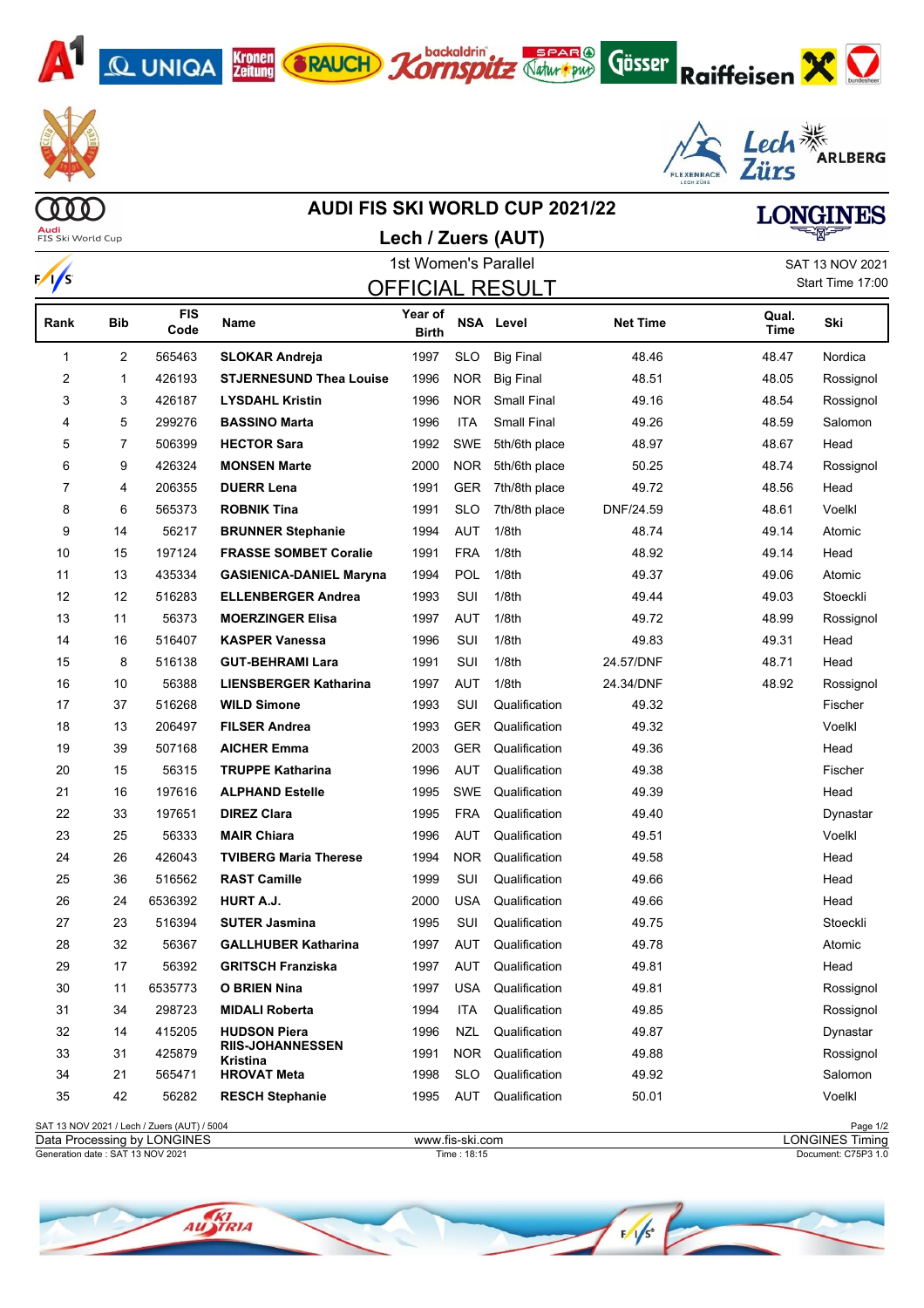$\sqrt{\frac{1}{2}}$ 

## **AUDI FIS SKI WORLD CUP 2021/22**

### **Lech / Zuers (AUT)**



1st Women's Parallel Same Control of the SAT 13 NOV 2021 Start Time 17:00

| $\sqrt{s}$ |            |                    |                            | <b>OFFICIAL RESULT</b> |            |                  |                 |               | Start Time 17:00 |
|------------|------------|--------------------|----------------------------|------------------------|------------|------------------|-----------------|---------------|------------------|
| Rank       | <b>Bib</b> | <b>FIS</b><br>Code | Name                       | Year of<br>Birth       |            | <b>NSA Level</b> | <b>Net Time</b> | Qual.<br>Time | Ski              |
| 36         | 44         | 516560             | <b>LINGG Charlotte</b>     | 1999                   | LIE        | Qualification    | 50.16           |               | Head             |
| 37         | 27         | 56253              | <b>HUBER Katharina</b>     | 1995                   | AUT        | Qualification    | 50.16           |               | Fischer          |
| 38         | 28         | 565401             | <b>BUCIK Ana</b>           | 1993                   | <b>SLO</b> | Qualification    | 50.16           |               | Salomon          |
| 39         | 43         | 6295354            | <b>HALLER Celina</b>       | 2000                   | <b>ITA</b> | Qualification    | 50.40           |               | Nordica          |
| 40         | 40         | 6295752            | <b>MATHIOU Sophie</b>      | 2002                   | <b>ITA</b> | Qualification    | 50.40           |               | Rossignol        |
| 41         | 41         | 299983             | <b>GULLI Anita</b>         | 1998                   | <b>ITA</b> | Qualification    | 50.41           |               | Voelkl           |
| 42         | 35         | 516705             | <b>DURRER Delia</b>        | 2002                   | SUI        | Qualification    | 50.63           |               | Head             |
| 43         | 12         | 405138             | <b>JELINKOVA Adriana</b>   | 1995                   | <b>NED</b> | Qualification    | 50.68           |               |                  |
| 44         | 45         | 516700             | <b>KLOPFENSTEIN Amelie</b> | 2002                   | SUI        | Qualification    | 51.95           |               | Head             |
|            | 2          | 539909             | <b>MOLTZAN Paula</b>       | 1994                   | <b>USA</b> | Qualification    | <b>DNF</b>      |               | Rossignol        |
|            | 46         | 65127              | <b>MOLLIN Axelle</b>       | 2001                   | <b>BEL</b> | Qualification    | <b>DNF</b>      |               | Kaestle          |

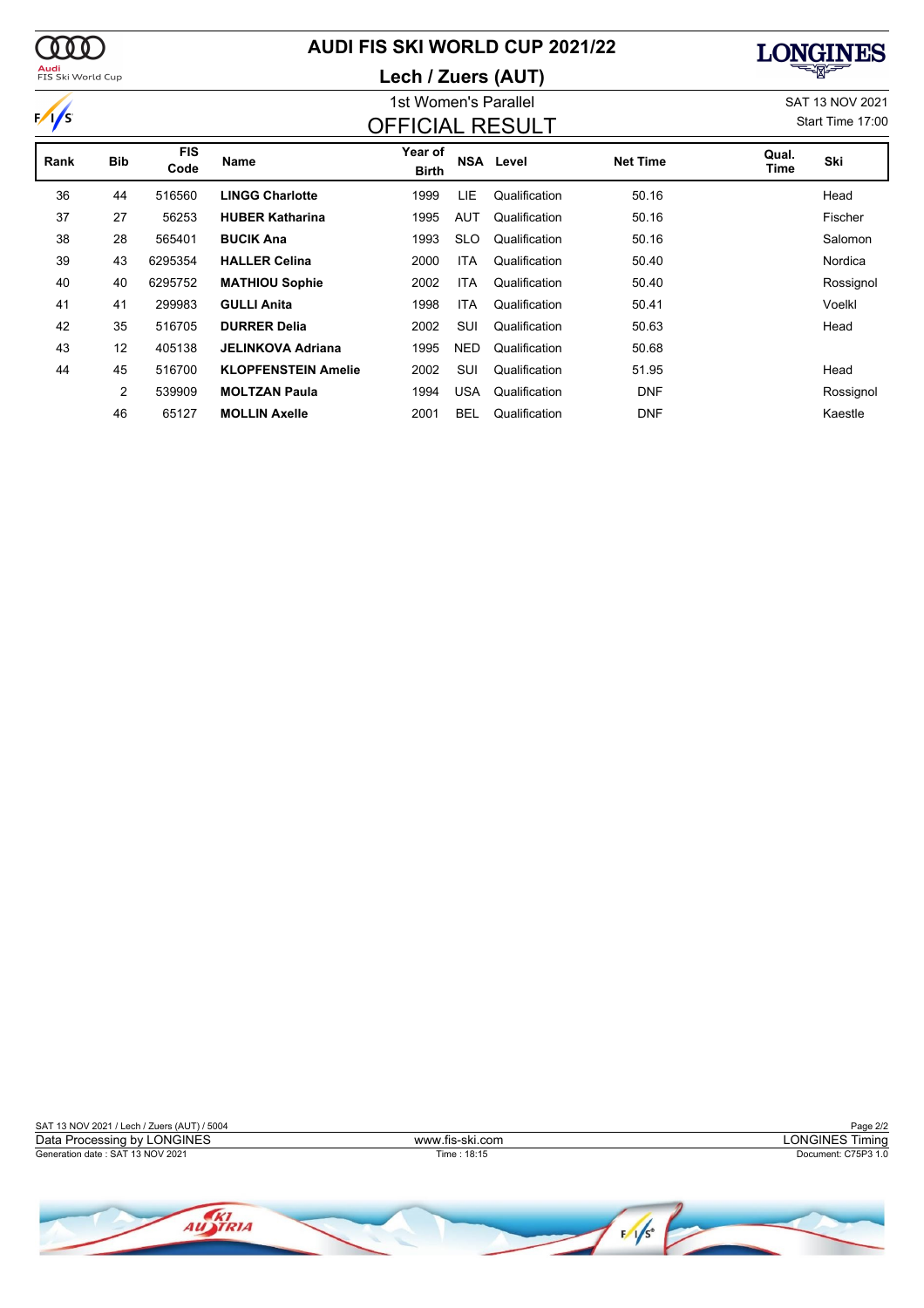

Page 1/1 Page 1/1 Page 1/1 Page 1/1 Page 1/1 Page 1/1 Page 1/1 Page 1/1 Page 1/1<br>Data Processing by LONGINES Timing Generation date : SAT 13 NOV 2021 Time : 17:20 Document: C75P2 1.0 Data Processing by LONGINES www.fis-ski.com

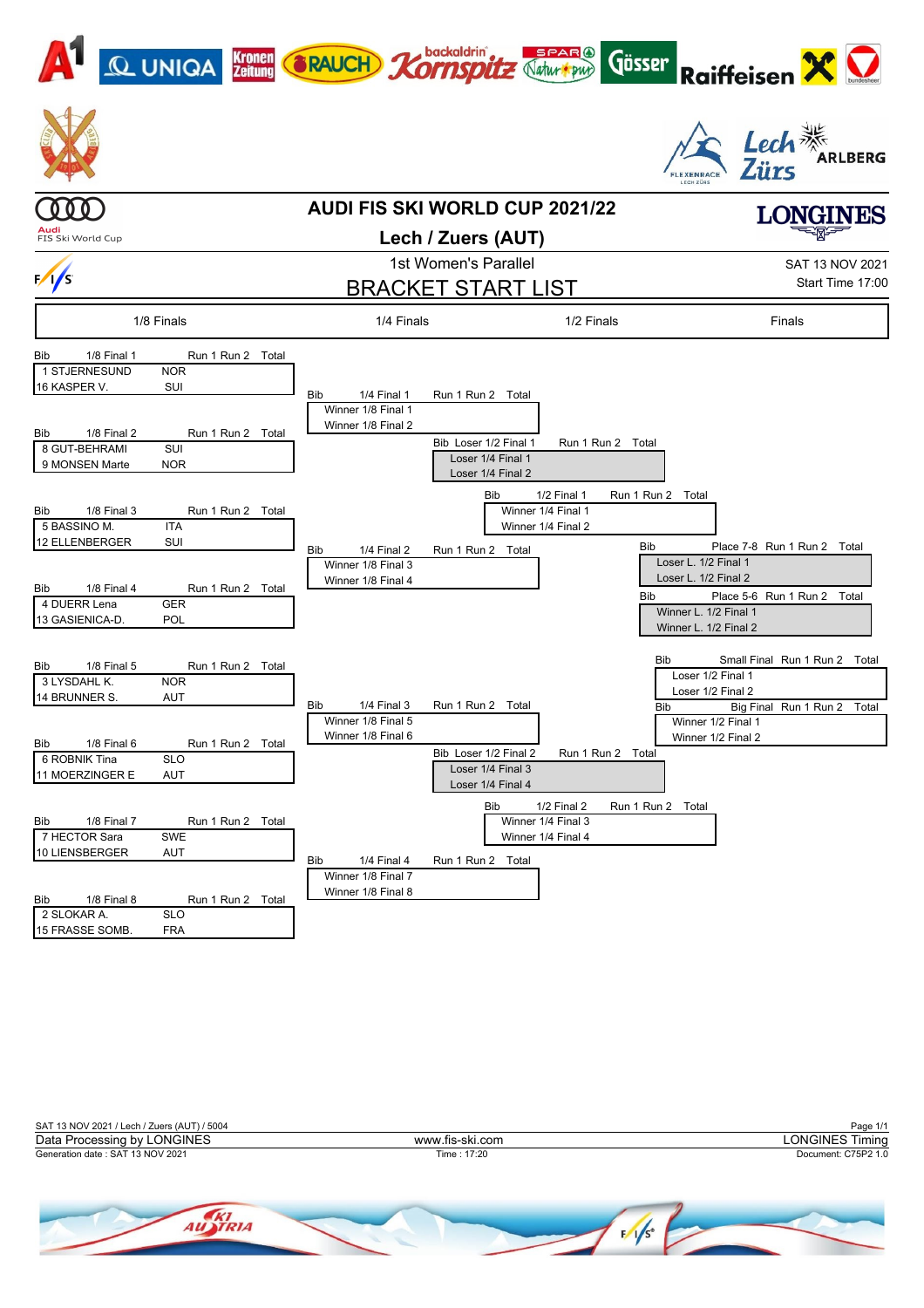| $\Delta$<br><b>Kronen</b><br>Zeitung<br><b>Q UNIGA</b>                                                                                                                                                                                                                                                                                                                                                                                                                                                                                                             | <b>CRAUCH Kornspitz</b>                                                                                                                                                                                                                                                                                                                                                                                                                      | <b>Gösser</b><br><b>Raiffeisen</b>                                                                                                                                                                                                                                                                                                                                           |
|--------------------------------------------------------------------------------------------------------------------------------------------------------------------------------------------------------------------------------------------------------------------------------------------------------------------------------------------------------------------------------------------------------------------------------------------------------------------------------------------------------------------------------------------------------------------|----------------------------------------------------------------------------------------------------------------------------------------------------------------------------------------------------------------------------------------------------------------------------------------------------------------------------------------------------------------------------------------------------------------------------------------------|------------------------------------------------------------------------------------------------------------------------------------------------------------------------------------------------------------------------------------------------------------------------------------------------------------------------------------------------------------------------------|
|                                                                                                                                                                                                                                                                                                                                                                                                                                                                                                                                                                    |                                                                                                                                                                                                                                                                                                                                                                                                                                              | Lech <sup>*</sup><br><b>ARLBERG</b><br><b>LECH ZÜRS</b>                                                                                                                                                                                                                                                                                                                      |
|                                                                                                                                                                                                                                                                                                                                                                                                                                                                                                                                                                    | <b>AUDI FIS SKI WORLD CUP 2021/22</b>                                                                                                                                                                                                                                                                                                                                                                                                        | ONGINIBS                                                                                                                                                                                                                                                                                                                                                                     |
| FIS Ski World Cup                                                                                                                                                                                                                                                                                                                                                                                                                                                                                                                                                  | Lech / Zuers (AUT)                                                                                                                                                                                                                                                                                                                                                                                                                           |                                                                                                                                                                                                                                                                                                                                                                              |
|                                                                                                                                                                                                                                                                                                                                                                                                                                                                                                                                                                    | 1st Women's Parallel                                                                                                                                                                                                                                                                                                                                                                                                                         | SAT 13 NOV 2021                                                                                                                                                                                                                                                                                                                                                              |
| $\frac{1}{s}$                                                                                                                                                                                                                                                                                                                                                                                                                                                                                                                                                      | <b>BRACKET RESULT</b>                                                                                                                                                                                                                                                                                                                                                                                                                        | Start Time 17:00                                                                                                                                                                                                                                                                                                                                                             |
| 1/8 Finals                                                                                                                                                                                                                                                                                                                                                                                                                                                                                                                                                         | 1/4 Finals<br>1/2 Finals                                                                                                                                                                                                                                                                                                                                                                                                                     | Finals                                                                                                                                                                                                                                                                                                                                                                       |
| 1/8 Final 1<br>Run 1 Run 2<br><b>Bib</b><br>Total<br>1 STJERNESUND<br>Q NOR 24.37 24.38<br>48.75<br>16 KASPER V.<br>SUI +0.16 +1.08<br>49.83<br>1/8 Final 2<br>Run 1 Run 2 Total<br>Bib<br>8 GUT-BEHRAMI<br>SUI +0.27 DNF<br>9 MONSEN Marte<br>Q NOR 24.30 24.95<br>49.25<br>1/8 Final 3<br>Run 1 Run 2 Total<br><b>Bib</b><br>5 BASSINO M.<br>Q ITA +0.14 24.50<br>49.08<br>12 ELLENBERGER<br>SUI 24.44 +0.36<br>49.44<br>1/8 Final 4<br>Run 1 Run 2<br>Bib<br>Total<br>4 DUERR Lena<br>Q GER 24.18 24.70<br>48.88<br>13 GASIENICA-D.<br>POL +0.31 +0.49<br>49.37 | <b>Bib</b><br>1/4 Final 1<br>Run 1 Run 2 Total<br>1 STJERNESUND<br>Q 24.09 24.63<br>48.72<br>9 MONSEN Marte<br>$+0.15 +0.25$<br>48.97<br>Bib Loser 1/2 Final 1<br>Run 1 Run 2 Total<br>24.49 24.68<br>9 MONSEN Marte<br>4 DUERR Lena<br>$+0.26 +0.36$<br>1/2 Final 1<br>Bib<br>1 STJERNESUND<br>5 BASSINO M.<br>1/4 Final 2<br>Bib<br>Run 1 Run 2 Total<br>5 BASSINO M.<br>Q +0.04 24.40<br>48.77<br>4 DUERR Lena<br>$24.33 + 0.37$<br>49.14 | 49.17<br>49.53<br>Run 1 Run 2<br>Total<br>Q 24.33 24.36<br>48.69<br>DNF +0.63<br>Bib<br>Place 7-8 Run 1 Run 2 Total<br>4 DUERR Lena<br>24.82 24.90<br>49.72<br>6 ROBNIK Tina<br>DNF +0.19<br>Place 5-6 Run 1 Run 2<br>Bib<br>Total<br>9 MONSEN Marte<br>$+0.50 +1.10$<br>50.25<br>7 HECTOR Sara<br>24.48 24.49<br>48.97                                                      |
| 1/8 Final 5<br>Run 1 Run 2 Total<br>Bib<br>3 LYSDAHL K.<br>Q NOR 24.27 24.30<br>48.57<br>14 BRUNNER S.<br>AUT +0.12 +0.17<br>48.74<br>Bib<br>$1/8$ Final $6$<br>Run 1 Run 2 Total<br>6 ROBNIK Tina<br>Q SLO 24.38 24.61<br>48.99<br>11 MOERZINGER E<br>AUT +0.35 +0.73<br>49.72<br>1/8 Final 7<br>Run 1 Run 2 Total<br>Bib<br>7 HECTOR Sara<br>Q SWE +0.03 24.27<br>48.64<br>10 LIENSBERGER<br>AUT 24.34 DNF<br>1/8 Final 8<br>Run 1 Run 2 Total<br>Bib<br>2 SLOKAR A.<br>Q SLO +0.02 24.48 48.82<br>15 FRASSE SOMB.<br>FRA 24.32 +0.10 48.92                      | <b>Bib</b><br>1/4 Final 3<br>Run 1 Run 2 Total<br>3 LYSDAHL K.<br>Q 24.12 24.51<br>48.63<br>6 ROBNIK Tina<br>$+0.27 +0.43$<br>49.06<br>Bib Loser 1/2 Final 2<br>Run 1 Run 2<br>6 ROBNIK Tina<br>$+0.28 + 0.06$<br>7 HECTOR Sara<br>1/2 Final 2<br>Bib<br>3 LYSDAHL K.<br>2 SLOKAR A.<br>1/4 Final 4<br>Bib<br>Run 1 Run 2 Total<br>7 HECTOR Sara<br>$+0.23 +0.14$<br>48.67<br>2 SLOKAR A.<br>Q 24.16 24.37 48.53                             | Small Final Run 1 Run 2<br>Total<br>Bib.<br>5 BASSINO M.<br>$24.71 + 0.10$<br>49.26<br>3 LYSDAHL K.<br>w +0.35 24.10<br>49.16<br>Big Final Run 1 Run 2<br>Bib<br>Total<br>1 STJERNESUND<br>$24.32 + 0.05$<br>48.51<br>2 SLOKAR A.<br>W +0.12 24.02<br>48.46<br>Total<br>48.72<br>24.10 24.56 48.66<br>Run 1 Run 2<br>Total<br>23.99 +0.07<br>48.49<br>Q +0.17 24.26<br>48.42 |

 $\sim$ 

| SAT 13 NOV 2021 / Lech / Zuers (AUT) / 5004 |                 | Page 1/1               |
|---------------------------------------------|-----------------|------------------------|
| Data Processing by LONGINES                 | www.fis-ski.com | <b>LONGINES Timing</b> |
| Generation date: SAT 13 NOV 2021            | Time : 18:14    | Document: C75P2 1.0    |
|                                             |                 |                        |

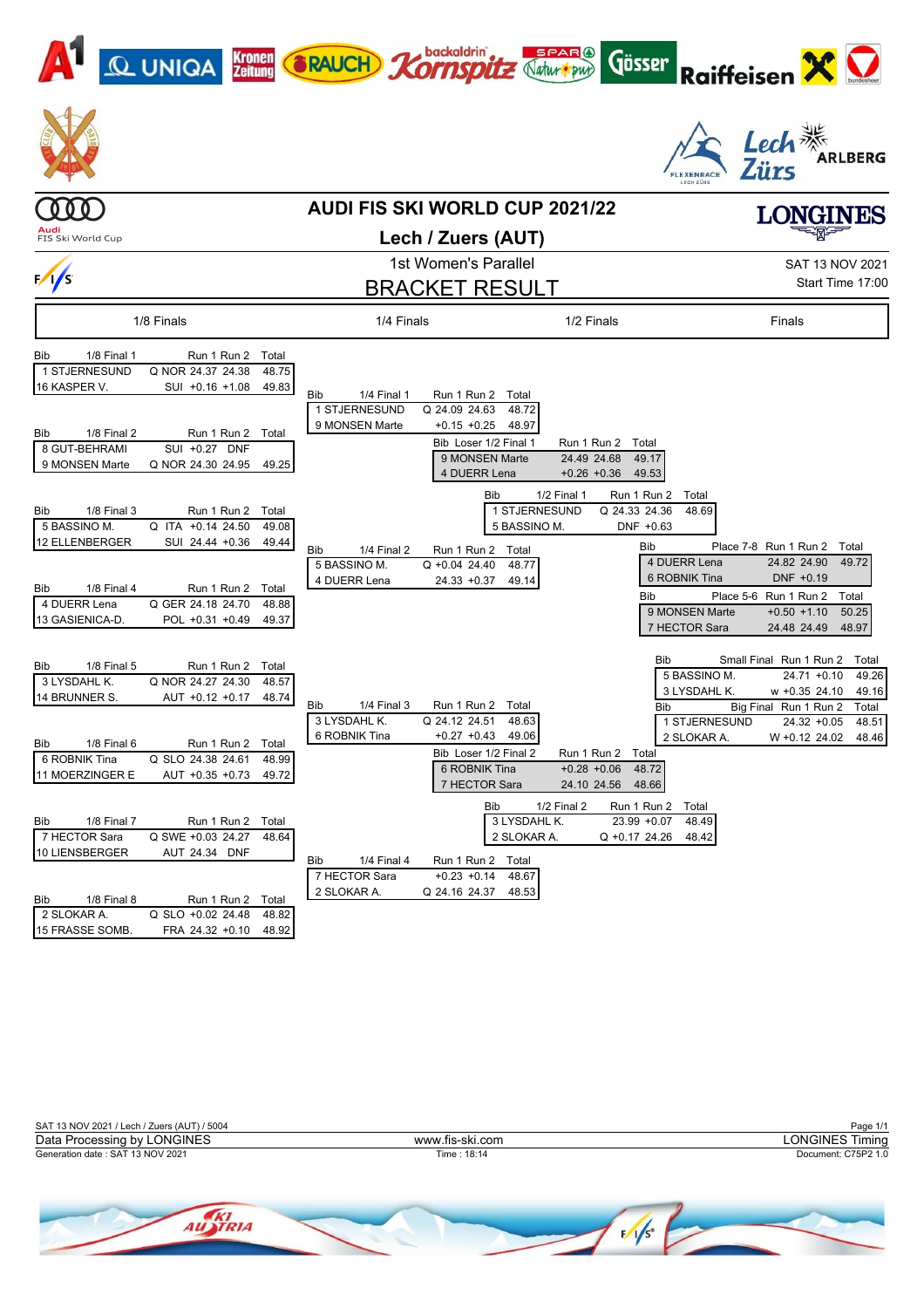

### **Audi**<br>FIS Ski World Cup

# **AUDI FIS SKI WORLD CUP 2021/22**

**Lech / Zuers (AUT)**



## 1st Women's Parallel FIS WORLD CUP STANDINGS

**Number of Competitors: 30, Number of NSAs: 10** 13 NOV 2021 Lech Zuers (AUT)

| Rank | <b>FIS</b><br>Code | Name                         | <b>NSA</b><br>Code | 1   | <b>WC</b><br><b>Points</b> | Diff. |
|------|--------------------|------------------------------|--------------------|-----|----------------------------|-------|
|      |                    |                              |                    |     |                            |       |
| 1    | 565463             | <b>SLOKAR Andreja</b>        | <b>SLO</b>         | 100 | 100                        |       |
| 2    | 426193             | <b>STJERNESUND Th.</b>       | <b>NOR</b>         | 80  | 80                         | 20    |
| 3    | 426187             | <b>LYSDAHL Kristin</b>       | <b>NOR</b>         | 60  | 60                         | 40    |
| 4    | 299276             | <b>BASSINO Marta</b>         | <b>ITA</b>         | 50  | 50                         | 50    |
| 5    | 506399             | <b>HECTOR Sara</b>           | <b>SWE</b>         | 45  | 45                         | 55    |
| 6    | 426324             | <b>MONSEN Marte</b>          | <b>NOR</b>         | 40  | 40                         | 60    |
| 7    | 206355             | <b>DUERR Lena</b>            | <b>GER</b>         | 36  | 36                         | 64    |
| 8    | 565373             | <b>ROBNIK Tina</b>           | <b>SLO</b>         | 32  | 32                         | 68    |
| 9    | 56217              | <b>BRUNNER Stephanie</b>     | <b>AUT</b>         | 29  | 29                         | 71    |
| 10   | 197124             | <b>FRASSE SOMBET Coralie</b> | <b>FRA</b>         | 26  | 26                         | 74    |
| 11   | 435334             | <b>GASIENICA-DANI.</b>       | POL                | 24  | 24                         | 76    |
| 12   | 516283             | <b>ELLENBERGER Andrea</b>    | SUI                | 22  | 22                         | 78    |
| 13   | 56373              | <b>MOERZINGER Elisa</b>      | <b>AUT</b>         | 20  | 20                         | 80    |
| 14   | 516407             | <b>KASPER Vanessa</b>        | SUI                | 18  | 18                         | 82    |
| 15   | 516138             | <b>GUT-BEHRAMI Lara</b>      | SUI                | 16  | 16                         | 84    |
| 16   | 56388              | <b>LIENSBERGER Katharina</b> | <b>AUT</b>         | 15  | 15                         | 85    |
| 17   | 516268             | <b>WILD Simone</b>           | SUI                | 14  | 14                         | 86    |
| 18   | 206497             | <b>FILSER Andrea</b>         | <b>GER</b>         | 13  | 13                         | 87    |
| 19   | 507168             | <b>AICHER Emma</b>           | <b>GER</b>         | 12  | 12                         | 88    |
| 20   | 56315              | <b>TRUPPE Katharina</b>      | <b>AUT</b>         | 11  | 11                         | 89    |
| 21   | 197616             | <b>ALPHAND Estelle</b>       | <b>SWE</b>         | 10  | 10                         | 90    |
| 22   | 197651             | <b>DIREZ Clara</b>           | <b>FRA</b>         | 9   | 9                          | 91    |
| 23   | 56333              | <b>MAIR Chiara</b>           | <b>AUT</b>         | 8   | 8                          | 92    |
| 24   | 426043             | <b>TVIBERG Maria Therese</b> | <b>NOR</b>         | 7   | $\overline{7}$             | 93    |
| 25   | 516562             | <b>RAST Camille</b>          | SUI                | 6   | 6                          | 94    |
| 26   | 6536392            | <b>HURT A J</b>              | <b>USA</b>         | 5   | 5                          | 95    |
| 27   | 516394             | <b>SUTER Jasmina</b>         | SUI                | 4   | $\overline{4}$             | 96    |
| 28   | 56367              | <b>GALLHUBER Katharina</b>   | <b>AUT</b>         | 3   | 3                          | 97    |
| 29   | 56392              | <b>GRITSCH Franziska</b>     | <b>AUT</b>         | 2   | 2                          | 98    |
| 30   | 6535773            | <b>O BRIEN Nina</b>          | <b>USA</b>         | 1   | 1                          | 99    |
|      |                    |                              |                    |     |                            |       |

| Legend:                                                                                                                                                                                                                                                                                                                            |       |                   |                                                                                                                 |           |          |
|------------------------------------------------------------------------------------------------------------------------------------------------------------------------------------------------------------------------------------------------------------------------------------------------------------------------------------|-------|-------------------|-----------------------------------------------------------------------------------------------------------------|-----------|----------|
| No points                                                                                                                                                                                                                                                                                                                          | Diff. | <b>Difference</b> | WC                                                                                                              | World Cup |          |
|                                                                                                                                                                                                                                                                                                                                    |       |                   |                                                                                                                 |           |          |
|                                                                                                                                                                                                                                                                                                                                    |       |                   |                                                                                                                 |           |          |
|                                                                                                                                                                                                                                                                                                                                    |       |                   |                                                                                                                 |           | Page 1/1 |
| $\mathbb{R}$ $\mathbb{R}$ $\mathbb{R}$ $\mathbb{R}$ $\mathbb{R}$ $\mathbb{R}$ $\mathbb{R}$ $\mathbb{R}$ $\mathbb{R}$ $\mathbb{R}$ $\mathbb{R}$ $\mathbb{R}$ $\mathbb{R}$ $\mathbb{R}$ $\mathbb{R}$ $\mathbb{R}$ $\mathbb{R}$ $\mathbb{R}$ $\mathbb{R}$ $\mathbb{R}$ $\mathbb{R}$ $\mathbb{R}$ $\mathbb{R}$ $\mathbb{R}$ $\mathbb{$ |       |                   | the contract of the contract of the contract of the contract of the contract of the contract of the contract of |           | $\sim$   |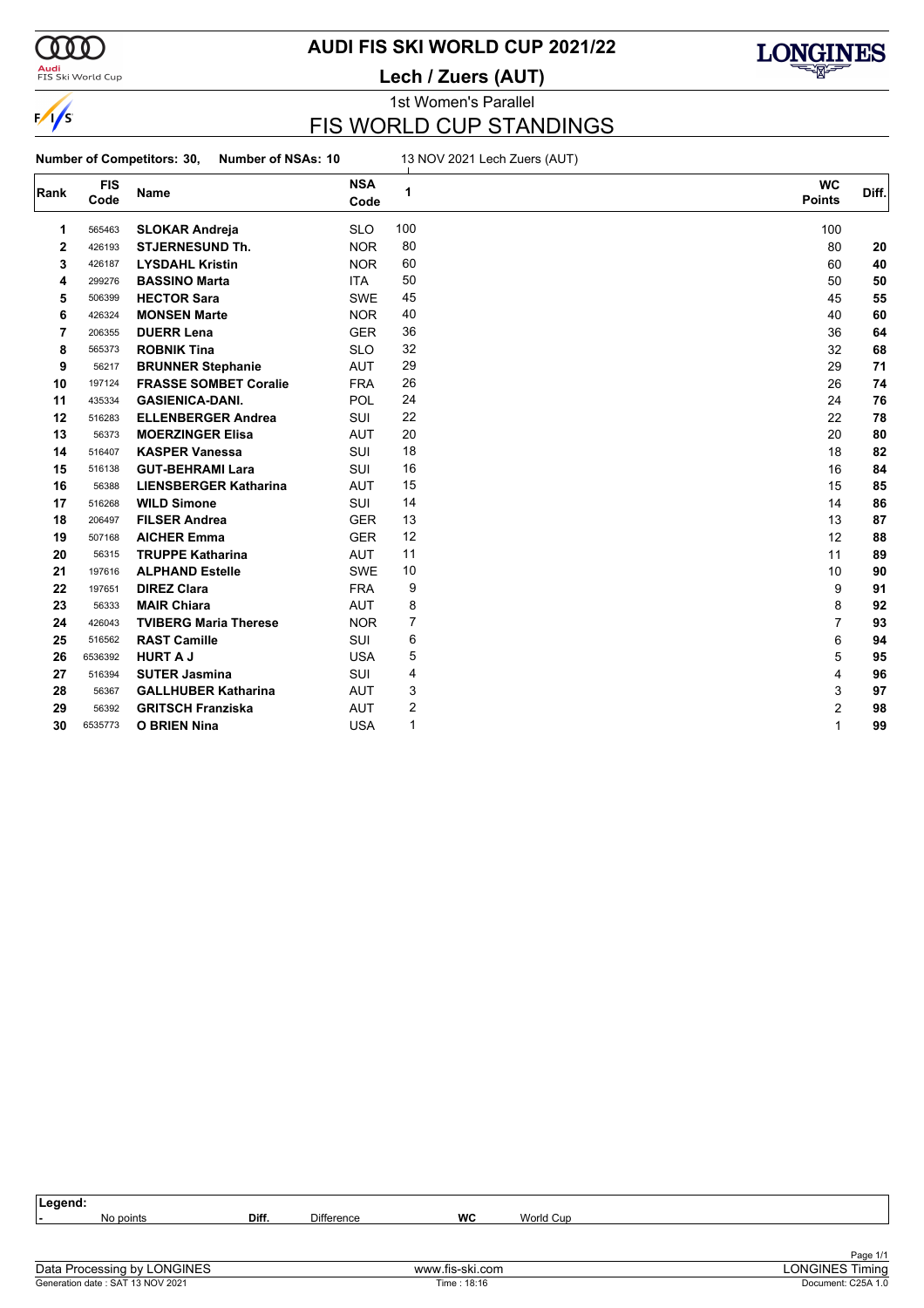

 $\frac{1}{s}$ 

# **AUDI FIS SKI WORLD CUP 2021/22**

<mark>Audi</mark><br>FIS Ski World Cup

1st Women's Parallel **Lech / Zuers (AUT)**



# OVERALL FIS WORLD CUP STANDINGS

### **Number of Competitors: 46, Number of NSAs: 14**

| <b>FIS</b> |                                                                                                                                                                                                                                                                                  | <b>NSA</b>                                                                                                                                                                                                                                                                                                                                                                                                                                                                                                                                                                                                                                                                                                            | <b>WC</b>                                                                                                                                                                                                                                                                                                                      |                                                                                                                                                                 | DH                                                                                                                                                                                                       | <b>SL</b>                                          | GS                                                                             | SG                                                                                                                                                                                                                                                                                   | AC                       | <b>PAR</b>     |
|------------|----------------------------------------------------------------------------------------------------------------------------------------------------------------------------------------------------------------------------------------------------------------------------------|-----------------------------------------------------------------------------------------------------------------------------------------------------------------------------------------------------------------------------------------------------------------------------------------------------------------------------------------------------------------------------------------------------------------------------------------------------------------------------------------------------------------------------------------------------------------------------------------------------------------------------------------------------------------------------------------------------------------------|--------------------------------------------------------------------------------------------------------------------------------------------------------------------------------------------------------------------------------------------------------------------------------------------------------------------------------|-----------------------------------------------------------------------------------------------------------------------------------------------------------------|----------------------------------------------------------------------------------------------------------------------------------------------------------------------------------------------------------|----------------------------------------------------|--------------------------------------------------------------------------------|--------------------------------------------------------------------------------------------------------------------------------------------------------------------------------------------------------------------------------------------------------------------------------------|--------------------------|----------------|
| Code       |                                                                                                                                                                                                                                                                                  | Code                                                                                                                                                                                                                                                                                                                                                                                                                                                                                                                                                                                                                                                                                                                  | <b>Points</b>                                                                                                                                                                                                                                                                                                                  |                                                                                                                                                                 | 0 races                                                                                                                                                                                                  | 0 races                                            | 1 race                                                                         | 0 races                                                                                                                                                                                                                                                                              | 0 races                  | 1 race         |
| 565463     |                                                                                                                                                                                                                                                                                  | <b>SLO</b>                                                                                                                                                                                                                                                                                                                                                                                                                                                                                                                                                                                                                                                                                                            | 118                                                                                                                                                                                                                                                                                                                            |                                                                                                                                                                 | ÷                                                                                                                                                                                                        |                                                    |                                                                                |                                                                                                                                                                                                                                                                                      |                          | 100<br>(1)     |
| 6535237    | <b>SHIFFRIN Mikaela</b>                                                                                                                                                                                                                                                          | <b>USA</b>                                                                                                                                                                                                                                                                                                                                                                                                                                                                                                                                                                                                                                                                                                            | 100                                                                                                                                                                                                                                                                                                                            | 18                                                                                                                                                              |                                                                                                                                                                                                          |                                                    | 100                                                                            |                                                                                                                                                                                                                                                                                      |                          |                |
| 516138     | <b>GUT-BEHRAMI Lara</b>                                                                                                                                                                                                                                                          | <b>SUI</b>                                                                                                                                                                                                                                                                                                                                                                                                                                                                                                                                                                                                                                                                                                            | 96                                                                                                                                                                                                                                                                                                                             | 22                                                                                                                                                              | L,                                                                                                                                                                                                       | $\blacksquare$                                     | (2)<br>80                                                                      | $\overline{\phantom{a}}$                                                                                                                                                                                                                                                             |                          | 16 (15)        |
| 426193     | <b>STJERNESUND Th.</b>                                                                                                                                                                                                                                                           | <b>NOR</b>                                                                                                                                                                                                                                                                                                                                                                                                                                                                                                                                                                                                                                                                                                            | 92                                                                                                                                                                                                                                                                                                                             | 26                                                                                                                                                              |                                                                                                                                                                                                          |                                                    | 12 (19)                                                                        |                                                                                                                                                                                                                                                                                      |                          | (2)<br>80      |
| 506399     | <b>HECTOR Sara</b>                                                                                                                                                                                                                                                               | <b>SWE</b>                                                                                                                                                                                                                                                                                                                                                                                                                                                                                                                                                                                                                                                                                                            | 67                                                                                                                                                                                                                                                                                                                             | 51                                                                                                                                                              | $\overline{a}$                                                                                                                                                                                           | $\overline{\phantom{a}}$                           | 22 (12)                                                                        | $\overline{a}$                                                                                                                                                                                                                                                                       | $\overline{\phantom{0}}$ | (5)<br>45      |
| 56388      | <b>LIENSBERGER Katharina</b>                                                                                                                                                                                                                                                     | AUT                                                                                                                                                                                                                                                                                                                                                                                                                                                                                                                                                                                                                                                                                                                   | 65                                                                                                                                                                                                                                                                                                                             | 53                                                                                                                                                              |                                                                                                                                                                                                          |                                                    | 50<br>(4)                                                                      |                                                                                                                                                                                                                                                                                      |                          | 15 (16)        |
| 426187     | <b>LYSDAHL Kristin</b>                                                                                                                                                                                                                                                           | <b>NOR</b>                                                                                                                                                                                                                                                                                                                                                                                                                                                                                                                                                                                                                                                                                                            | 60                                                                                                                                                                                                                                                                                                                             | 58                                                                                                                                                              | $\overline{\phantom{a}}$                                                                                                                                                                                 | $\blacksquare$                                     | ÷,                                                                             | $\overline{a}$                                                                                                                                                                                                                                                                       | $\overline{\phantom{0}}$ | (3)<br>60      |
| 705423     | <b>VLHOVA Petra</b>                                                                                                                                                                                                                                                              | <b>SVK</b>                                                                                                                                                                                                                                                                                                                                                                                                                                                                                                                                                                                                                                                                                                            | 60                                                                                                                                                                                                                                                                                                                             | 58                                                                                                                                                              | $\overline{a}$                                                                                                                                                                                           | $\overline{a}$                                     | 60<br>(3)                                                                      |                                                                                                                                                                                                                                                                                      |                          | $\overline{a}$ |
| 426043     | <b>TVIBERG Maria Therese</b>                                                                                                                                                                                                                                                     | <b>NOR</b>                                                                                                                                                                                                                                                                                                                                                                                                                                                                                                                                                                                                                                                                                                            | 52                                                                                                                                                                                                                                                                                                                             | 66                                                                                                                                                              | L,                                                                                                                                                                                                       | $\overline{a}$                                     | (5)<br>45                                                                      | $\overline{a}$                                                                                                                                                                                                                                                                       |                          | 7(24)          |
| 299276     | <b>BASSINO Marta</b>                                                                                                                                                                                                                                                             | <b>ITA</b>                                                                                                                                                                                                                                                                                                                                                                                                                                                                                                                                                                                                                                                                                                            | 50                                                                                                                                                                                                                                                                                                                             | 68                                                                                                                                                              |                                                                                                                                                                                                          |                                                    | $\overline{a}$                                                                 |                                                                                                                                                                                                                                                                                      |                          | (4)<br>50      |
|            | <b>BRUNNER Stephanie</b>                                                                                                                                                                                                                                                         |                                                                                                                                                                                                                                                                                                                                                                                                                                                                                                                                                                                                                                                                                                                       |                                                                                                                                                                                                                                                                                                                                |                                                                                                                                                                 |                                                                                                                                                                                                          |                                                    | 14 (17)                                                                        |                                                                                                                                                                                                                                                                                      |                          | 29<br>(9)      |
| 565373     | <b>ROBNIK Tina</b>                                                                                                                                                                                                                                                               | <b>SLO</b>                                                                                                                                                                                                                                                                                                                                                                                                                                                                                                                                                                                                                                                                                                            | 41                                                                                                                                                                                                                                                                                                                             |                                                                                                                                                                 |                                                                                                                                                                                                          |                                                    | (22)<br>9                                                                      |                                                                                                                                                                                                                                                                                      |                          | 32<br>(8)      |
| 565471     | <b>HROVAT Meta</b>                                                                                                                                                                                                                                                               | <b>SLO</b>                                                                                                                                                                                                                                                                                                                                                                                                                                                                                                                                                                                                                                                                                                            | 40                                                                                                                                                                                                                                                                                                                             |                                                                                                                                                                 |                                                                                                                                                                                                          |                                                    | (6)<br>40                                                                      |                                                                                                                                                                                                                                                                                      |                          | ÷,             |
|            |                                                                                                                                                                                                                                                                                  |                                                                                                                                                                                                                                                                                                                                                                                                                                                                                                                                                                                                                                                                                                                       |                                                                                                                                                                                                                                                                                                                                |                                                                                                                                                                 |                                                                                                                                                                                                          |                                                    | L,                                                                             |                                                                                                                                                                                                                                                                                      |                          | 40<br>(6)      |
|            |                                                                                                                                                                                                                                                                                  |                                                                                                                                                                                                                                                                                                                                                                                                                                                                                                                                                                                                                                                                                                                       |                                                                                                                                                                                                                                                                                                                                |                                                                                                                                                                 |                                                                                                                                                                                                          |                                                    | $\overline{a}$                                                                 |                                                                                                                                                                                                                                                                                      |                          | 36<br>(7)      |
|            |                                                                                                                                                                                                                                                                                  |                                                                                                                                                                                                                                                                                                                                                                                                                                                                                                                                                                                                                                                                                                                       |                                                                                                                                                                                                                                                                                                                                |                                                                                                                                                                 |                                                                                                                                                                                                          | $\overline{a}$                                     |                                                                                |                                                                                                                                                                                                                                                                                      |                          |                |
|            |                                                                                                                                                                                                                                                                                  |                                                                                                                                                                                                                                                                                                                                                                                                                                                                                                                                                                                                                                                                                                                       |                                                                                                                                                                                                                                                                                                                                |                                                                                                                                                                 |                                                                                                                                                                                                          |                                                    |                                                                                |                                                                                                                                                                                                                                                                                      |                          | 26 (10)        |
|            |                                                                                                                                                                                                                                                                                  |                                                                                                                                                                                                                                                                                                                                                                                                                                                                                                                                                                                                                                                                                                                       |                                                                                                                                                                                                                                                                                                                                |                                                                                                                                                                 |                                                                                                                                                                                                          | L,                                                 |                                                                                |                                                                                                                                                                                                                                                                                      |                          |                |
|            |                                                                                                                                                                                                                                                                                  |                                                                                                                                                                                                                                                                                                                                                                                                                                                                                                                                                                                                                                                                                                                       |                                                                                                                                                                                                                                                                                                                                |                                                                                                                                                                 |                                                                                                                                                                                                          |                                                    |                                                                                |                                                                                                                                                                                                                                                                                      |                          | 1(30)          |
|            |                                                                                                                                                                                                                                                                                  |                                                                                                                                                                                                                                                                                                                                                                                                                                                                                                                                                                                                                                                                                                                       |                                                                                                                                                                                                                                                                                                                                |                                                                                                                                                                 |                                                                                                                                                                                                          |                                                    |                                                                                |                                                                                                                                                                                                                                                                                      |                          | 22 (12)        |
|            |                                                                                                                                                                                                                                                                                  |                                                                                                                                                                                                                                                                                                                                                                                                                                                                                                                                                                                                                                                                                                                       |                                                                                                                                                                                                                                                                                                                                |                                                                                                                                                                 |                                                                                                                                                                                                          |                                                    |                                                                                |                                                                                                                                                                                                                                                                                      |                          |                |
|            |                                                                                                                                                                                                                                                                                  |                                                                                                                                                                                                                                                                                                                                                                                                                                                                                                                                                                                                                                                                                                                       |                                                                                                                                                                                                                                                                                                                                |                                                                                                                                                                 |                                                                                                                                                                                                          |                                                    |                                                                                |                                                                                                                                                                                                                                                                                      |                          | 24 (11)        |
|            |                                                                                                                                                                                                                                                                                  |                                                                                                                                                                                                                                                                                                                                                                                                                                                                                                                                                                                                                                                                                                                       |                                                                                                                                                                                                                                                                                                                                |                                                                                                                                                                 |                                                                                                                                                                                                          |                                                    |                                                                                |                                                                                                                                                                                                                                                                                      |                          |                |
|            |                                                                                                                                                                                                                                                                                  |                                                                                                                                                                                                                                                                                                                                                                                                                                                                                                                                                                                                                                                                                                                       |                                                                                                                                                                                                                                                                                                                                |                                                                                                                                                                 |                                                                                                                                                                                                          |                                                    |                                                                                |                                                                                                                                                                                                                                                                                      |                          | 20 (13)        |
|            |                                                                                                                                                                                                                                                                                  |                                                                                                                                                                                                                                                                                                                                                                                                                                                                                                                                                                                                                                                                                                                       |                                                                                                                                                                                                                                                                                                                                |                                                                                                                                                                 |                                                                                                                                                                                                          |                                                    |                                                                                |                                                                                                                                                                                                                                                                                      |                          |                |
|            |                                                                                                                                                                                                                                                                                  |                                                                                                                                                                                                                                                                                                                                                                                                                                                                                                                                                                                                                                                                                                                       |                                                                                                                                                                                                                                                                                                                                |                                                                                                                                                                 |                                                                                                                                                                                                          |                                                    |                                                                                |                                                                                                                                                                                                                                                                                      |                          | 18 (14)        |
|            |                                                                                                                                                                                                                                                                                  |                                                                                                                                                                                                                                                                                                                                                                                                                                                                                                                                                                                                                                                                                                                       |                                                                                                                                                                                                                                                                                                                                |                                                                                                                                                                 |                                                                                                                                                                                                          |                                                    |                                                                                |                                                                                                                                                                                                                                                                                      |                          |                |
|            |                                                                                                                                                                                                                                                                                  |                                                                                                                                                                                                                                                                                                                                                                                                                                                                                                                                                                                                                                                                                                                       |                                                                                                                                                                                                                                                                                                                                |                                                                                                                                                                 |                                                                                                                                                                                                          |                                                    |                                                                                |                                                                                                                                                                                                                                                                                      |                          | 5 (26)         |
|            |                                                                                                                                                                                                                                                                                  |                                                                                                                                                                                                                                                                                                                                                                                                                                                                                                                                                                                                                                                                                                                       |                                                                                                                                                                                                                                                                                                                                |                                                                                                                                                                 |                                                                                                                                                                                                          |                                                    |                                                                                |                                                                                                                                                                                                                                                                                      |                          | 11(20)         |
|            |                                                                                                                                                                                                                                                                                  |                                                                                                                                                                                                                                                                                                                                                                                                                                                                                                                                                                                                                                                                                                                       |                                                                                                                                                                                                                                                                                                                                |                                                                                                                                                                 |                                                                                                                                                                                                          |                                                    |                                                                                |                                                                                                                                                                                                                                                                                      |                          | 14 (17)        |
|            |                                                                                                                                                                                                                                                                                  |                                                                                                                                                                                                                                                                                                                                                                                                                                                                                                                                                                                                                                                                                                                       |                                                                                                                                                                                                                                                                                                                                |                                                                                                                                                                 |                                                                                                                                                                                                          |                                                    |                                                                                |                                                                                                                                                                                                                                                                                      |                          | 13 (18)        |
|            |                                                                                                                                                                                                                                                                                  |                                                                                                                                                                                                                                                                                                                                                                                                                                                                                                                                                                                                                                                                                                                       |                                                                                                                                                                                                                                                                                                                                |                                                                                                                                                                 |                                                                                                                                                                                                          | $\overline{a}$                                     |                                                                                |                                                                                                                                                                                                                                                                                      |                          |                |
|            |                                                                                                                                                                                                                                                                                  |                                                                                                                                                                                                                                                                                                                                                                                                                                                                                                                                                                                                                                                                                                                       |                                                                                                                                                                                                                                                                                                                                |                                                                                                                                                                 |                                                                                                                                                                                                          |                                                    |                                                                                |                                                                                                                                                                                                                                                                                      |                          | 12 (19)        |
|            |                                                                                                                                                                                                                                                                                  |                                                                                                                                                                                                                                                                                                                                                                                                                                                                                                                                                                                                                                                                                                                       |                                                                                                                                                                                                                                                                                                                                |                                                                                                                                                                 |                                                                                                                                                                                                          | L,                                                 | $\overline{a}$                                                                 |                                                                                                                                                                                                                                                                                      |                          | 10(21)         |
|            |                                                                                                                                                                                                                                                                                  |                                                                                                                                                                                                                                                                                                                                                                                                                                                                                                                                                                                                                                                                                                                       |                                                                                                                                                                                                                                                                                                                                |                                                                                                                                                                 |                                                                                                                                                                                                          |                                                    | $\overline{a}$                                                                 |                                                                                                                                                                                                                                                                                      |                          | 9(22)          |
|            |                                                                                                                                                                                                                                                                                  |                                                                                                                                                                                                                                                                                                                                                                                                                                                                                                                                                                                                                                                                                                                       |                                                                                                                                                                                                                                                                                                                                |                                                                                                                                                                 | $\overline{a}$                                                                                                                                                                                           | $\overline{a}$                                     | $\overline{a}$                                                                 | $\overline{a}$                                                                                                                                                                                                                                                                       | $\blacksquare$           | 8(23)          |
|            |                                                                                                                                                                                                                                                                                  |                                                                                                                                                                                                                                                                                                                                                                                                                                                                                                                                                                                                                                                                                                                       |                                                                                                                                                                                                                                                                                                                                |                                                                                                                                                                 |                                                                                                                                                                                                          |                                                    |                                                                                |                                                                                                                                                                                                                                                                                      |                          |                |
|            |                                                                                                                                                                                                                                                                                  |                                                                                                                                                                                                                                                                                                                                                                                                                                                                                                                                                                                                                                                                                                                       |                                                                                                                                                                                                                                                                                                                                |                                                                                                                                                                 | $\blacksquare$                                                                                                                                                                                           | $\blacksquare$                                     |                                                                                |                                                                                                                                                                                                                                                                                      | $\overline{\phantom{a}}$ |                |
|            |                                                                                                                                                                                                                                                                                  |                                                                                                                                                                                                                                                                                                                                                                                                                                                                                                                                                                                                                                                                                                                       |                                                                                                                                                                                                                                                                                                                                |                                                                                                                                                                 |                                                                                                                                                                                                          |                                                    |                                                                                |                                                                                                                                                                                                                                                                                      |                          | 6 (25)         |
| 507109     | <b>ARONSSON ELFMAN Hanna</b>                                                                                                                                                                                                                                                     | <b>SWE</b>                                                                                                                                                                                                                                                                                                                                                                                                                                                                                                                                                                                                                                                                                                            | 5                                                                                                                                                                                                                                                                                                                              | 113                                                                                                                                                             | L,                                                                                                                                                                                                       | $\overline{a}$                                     | 5                                                                              |                                                                                                                                                                                                                                                                                      |                          |                |
| 516394     | <b>SUTER Jasmina</b>                                                                                                                                                                                                                                                             | <b>SUI</b>                                                                                                                                                                                                                                                                                                                                                                                                                                                                                                                                                                                                                                                                                                            | 4                                                                                                                                                                                                                                                                                                                              | 114                                                                                                                                                             | $\overline{a}$                                                                                                                                                                                           |                                                    | $\overline{\phantom{a}}$                                                       |                                                                                                                                                                                                                                                                                      |                          | 4 (27)         |
| 56367      | <b>GALLHUBER Katharina</b>                                                                                                                                                                                                                                                       | AUT                                                                                                                                                                                                                                                                                                                                                                                                                                                                                                                                                                                                                                                                                                                   | 3                                                                                                                                                                                                                                                                                                                              | 115                                                                                                                                                             |                                                                                                                                                                                                          |                                                    |                                                                                |                                                                                                                                                                                                                                                                                      |                          | 3(28)          |
| 206532     | <b>SCHMOTZ Marlene</b>                                                                                                                                                                                                                                                           | <b>GER</b>                                                                                                                                                                                                                                                                                                                                                                                                                                                                                                                                                                                                                                                                                                            | 3                                                                                                                                                                                                                                                                                                                              | 115                                                                                                                                                             |                                                                                                                                                                                                          |                                                    | (28)<br>3                                                                      |                                                                                                                                                                                                                                                                                      |                          |                |
| 56392      | <b>GRITSCH Franziska</b>                                                                                                                                                                                                                                                         | AUT                                                                                                                                                                                                                                                                                                                                                                                                                                                                                                                                                                                                                                                                                                                   | $\overline{2}$                                                                                                                                                                                                                                                                                                                 | 116                                                                                                                                                             |                                                                                                                                                                                                          |                                                    |                                                                                |                                                                                                                                                                                                                                                                                      |                          | 2(29)          |
| 426100     | <b>HOLTMANN Mina Fuerst</b>                                                                                                                                                                                                                                                      | <b>NOR</b>                                                                                                                                                                                                                                                                                                                                                                                                                                                                                                                                                                                                                                                                                                            | $\overline{2}$                                                                                                                                                                                                                                                                                                                 | 116                                                                                                                                                             |                                                                                                                                                                                                          |                                                    | 2(29)                                                                          |                                                                                                                                                                                                                                                                                      |                          |                |
|            | 56217<br>426324<br>206355<br>107613<br>197124<br>196928<br>6535773<br>516283<br>56087<br>435334<br>415232<br>56373<br>225525<br>516407<br>56174<br>6536392<br>298323<br>56315<br>516268<br>206497<br>425929<br>507168<br>197616<br>197651<br>56333<br>539909<br>516284<br>516562 | Name<br><b>SLOKAR Andreja</b><br><b>MONSEN Marte</b><br><b>DUERR Lena</b><br><b>GRENIER Valerie</b><br><b>FRASSE SOMBET Coralie</b><br><b>WORLEY Tessa</b><br><b>O BRIEN Nina</b><br><b>ELLENBERGER Andrea</b><br><b>SIEBENHOFER Ramona</b><br><b>GASIENICA-DANI.</b><br><b>ROBINSON Alice</b><br><b>MOERZINGER Elisa</b><br><b>TILLEY Alex</b><br><b>KASPER Vanessa</b><br><b>HAASER Ricarda</b><br><b>HURT A J</b><br><b>GOGGIA Sofia</b><br><b>TRUPPE Katharina</b><br><b>WILD Simone</b><br><b>FILSER Andrea</b><br><b>MOWINCKEL Ragnhild</b><br><b>AICHER Emma</b><br><b>ALPHAND Estelle</b><br><b>DIREZ Clara</b><br><b>MAIR Chiara</b><br><b>MOLTZAN Paula</b><br><b>GISIN Michelle</b><br><b>RAST Camille</b> | <b>AUT</b><br><b>NOR</b><br>GER<br>CAN<br><b>FRA</b><br><b>FRA</b><br><b>USA</b><br><b>SUI</b><br><b>AUT</b><br>POL<br>NZL<br>AUT<br><b>GBR</b><br><b>SUI</b><br><b>AUT</b><br><b>USA</b><br><b>ITA</b><br>AUT<br>SUI<br><b>GER</b><br><b>NOR</b><br><b>GER</b><br>SWE<br><b>FRA</b><br><b>AUT</b><br><b>USA</b><br>SUI<br>SUI | 43<br>40<br>36<br>36<br>36<br>32<br>30<br>29<br>26<br>24<br>24<br>20<br>20<br>18<br>16<br>16<br>15<br>15<br>14<br>13<br>13<br>12<br>10<br>9<br>8<br>8<br>6<br>6 | Diff.<br>75<br>77<br>78<br>78<br>82<br>82<br>82<br>86<br>88<br>89<br>92<br>94<br>94<br>98<br>98<br>100<br>102<br>102<br>103<br>103<br>104<br>105<br>105<br>106<br>108<br>109<br>110<br>110<br>112<br>112 | $\overline{a}$<br>$\blacksquare$<br>$\overline{a}$ | $\overline{a}$<br>$\overline{\phantom{a}}$<br>$\overline{a}$<br>$\overline{a}$ | 18 (14)<br>(1)<br>36<br>(7)<br>10<br>(21)<br>32<br>(8)<br>29<br>(9)<br>7(24)<br>26 (10)<br>24 (11)<br>$\overline{a}$<br>20 (13)<br>Ĭ.<br>16 (15)<br>11(20)<br>15 (16)<br>4 (27)<br>$\overline{\phantom{a}}$<br>13 (18)<br>$\overline{\phantom{a}}$<br>8<br>(23)<br>(25)<br>6<br>(26) | $\overline{a}$           |                |

| Legend:                                      |                                        |                  |                             |          |                     |             |                             |  |  |  |
|----------------------------------------------|----------------------------------------|------------------|-----------------------------|----------|---------------------|-------------|-----------------------------|--|--|--|
| $\overline{\phantom{0}}$<br><b>GS</b><br> WC | No points<br>Giant Slalom<br>World Cup | AC<br><b>PAR</b> | Alpine Combined<br>Parallel | DH<br>SG | Downhill<br>Super-G | Diff.<br>SL | <b>Difference</b><br>Slalom |  |  |  |
|                                              |                                        |                  |                             |          |                     |             |                             |  |  |  |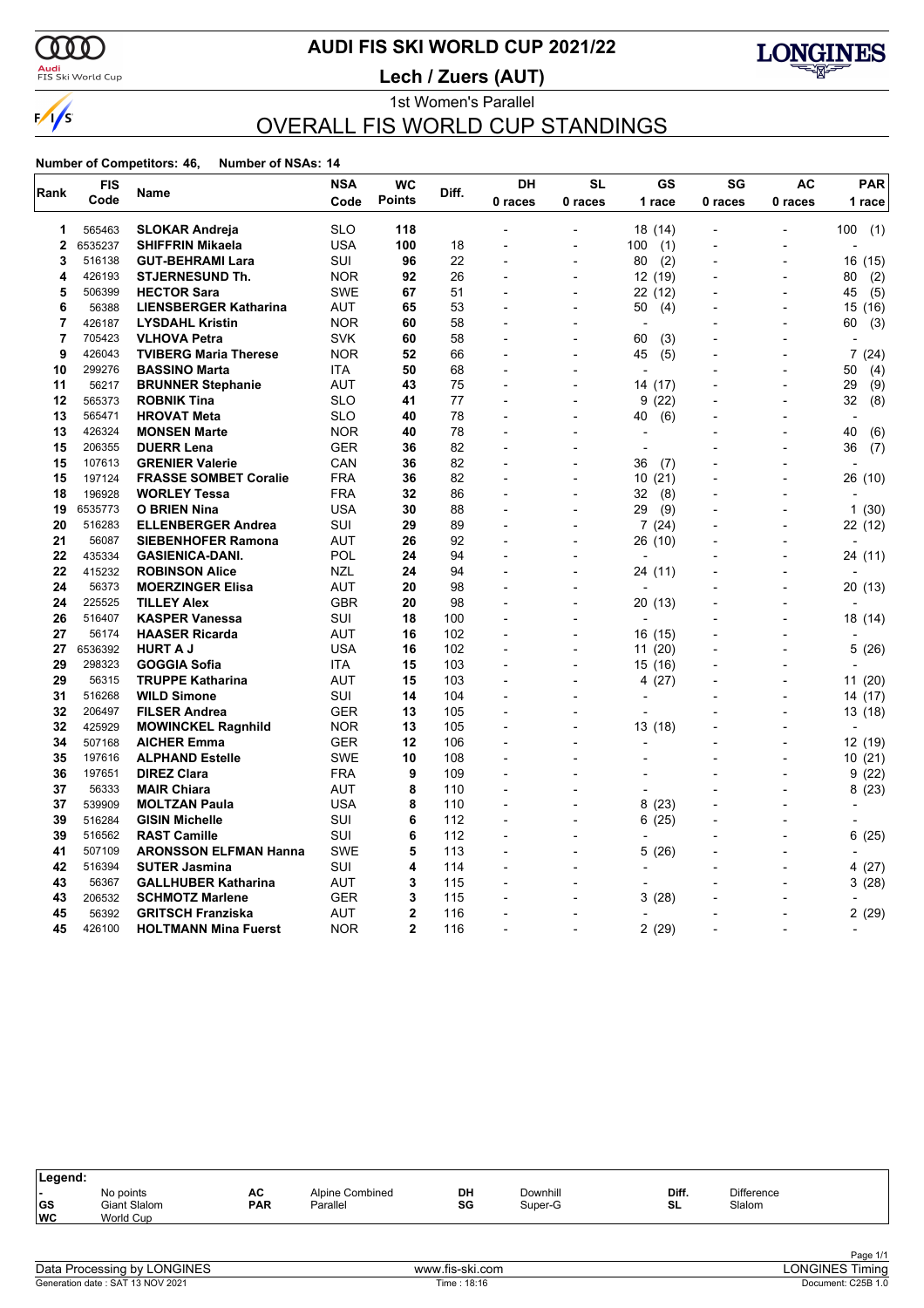

# **AUDI FIS SKI WORLD CUP 2021/22**

**Lech / Zuers (AUT)**



1st Women's Parallel FIS WCSL LIST

**Number of Competitors: 30, Number of NSAs: 10** 13 NOV 2021 Lech Zuers (AUT)

| Rank           | <b>FIS</b><br>Code | Name                                        |   | <b>NSA</b><br>Code | 1              |      |                |      |                          |                          |                | Base - $X + Y = WCSL-PAR$ |
|----------------|--------------------|---------------------------------------------|---|--------------------|----------------|------|----------------|------|--------------------------|--------------------------|----------------|---------------------------|
| 1              | 565463             | <b>SLOKAR Andreja</b>                       |   | <b>SLO</b>         | 100            |      |                |      |                          |                          | 100            | 100                       |
| $\mathbf 2$    | 426193             | <b>STJERNESUND Th.</b>                      |   | <b>NOR</b>         | 80             |      |                |      | 40                       | 40                       | 80             | 80                        |
| 3              | 426187             | <b>LYSDAHL Kristin</b>                      |   | <b>NOR</b>         | 60             |      |                |      | 16                       | 16                       | 60             | 60                        |
| 4              | 299276             | <b>BASSINO Marta</b>                        |   | <b>ITA</b>         | 50             |      |                |      | 145                      | 145                      | 50             | 50                        |
| 5              | 506399             | <b>HECTOR Sara</b>                          |   | <b>SWE</b>         | 45             |      |                |      | 50                       | 50                       | 45             | 45                        |
| 6              | 426324             | <b>MONSEN Marte</b>                         |   | <b>NOR</b>         | 40             |      |                |      | ٠                        | $\overline{\phantom{a}}$ | 40             | 40                        |
| $\overline{7}$ | 206355             | <b>DUERR Lena</b>                           |   | <b>GER</b>         | 36             |      |                |      | 9                        | 9                        | 36             | 36                        |
| 8              | 565373             | <b>ROBNIK Tina</b>                          |   | <b>SLO</b>         | 32             |      |                |      | 69                       | 69                       | 32             | 32                        |
| 9              | 56217              | <b>BRUNNER Stephanie</b>                    |   | <b>AUT</b>         | 29             |      |                |      | 18                       | 18                       | 29             | 29                        |
| 10             | 197124             | <b>FRASSE SOMBET Coralie</b>                |   | <b>FRA</b>         | 26             |      |                |      | 51                       | 51                       | 26             | 26                        |
| 11             | 435334             | <b>GASIENICA-DANI.</b>                      |   | <b>POL</b>         | 24             |      |                |      | 61                       | 61                       | 24             | 24                        |
| 12             | 516283             | <b>ELLENBERGER Andrea</b>                   |   | SUI                | 22             |      |                |      | 13                       | 13                       | 22             | 22                        |
| 13             | 56373              | <b>MOERZINGER Elisa</b>                     |   | <b>AUT</b>         | 20             |      |                |      | 32                       | 32                       | 20             | 20                        |
| 14             | 516407             | <b>KASPER Vanessa</b>                       |   | SUI                | 18             |      |                |      | ÷,                       | $\blacksquare$           | 18             | 18                        |
| 15             | 516138             | <b>GUT-BEHRAMI Lara</b>                     |   | SUI                | 16             |      |                |      | 60                       | 60                       | 16             | 16                        |
| 16             | 56388              | <b>LIENSBERGER Katharina</b>                |   | <b>AUT</b>         | 15             |      |                |      | 115                      | 115                      | 15             | 15                        |
| 17             | 516268             | <b>WILD Simone</b>                          |   | SUI                | 14             |      |                |      | $\blacksquare$           | $\overline{\phantom{a}}$ | 14             | 14                        |
| 18             | 206497             | <b>FILSER Andrea</b>                        |   | <b>GER</b>         | 13             |      |                |      | 26                       | 26                       | 13             | 13                        |
| 19             | 507168             | <b>AICHER Emma</b>                          |   | <b>GER</b>         | 12             |      |                |      | $\overline{\phantom{a}}$ | $\overline{\phantom{a}}$ | 12             | 12                        |
| 20             | 56315              | <b>TRUPPE Katharina</b>                     |   | <b>AUT</b>         | 11             |      |                |      | 20                       | 20                       | 11             | 11                        |
| 21             | 197616             | <b>ALPHAND Estelle</b>                      |   | SWE                | 10             |      |                |      | 20                       | 20                       | 10             | 10                        |
| 22             | 197651             | <b>DIREZ Clara</b>                          |   | <b>FRA</b>         | 9              |      |                |      |                          |                          | 9              | 9                         |
| 23             | 56333              | <b>MAIR Chiara</b>                          |   | AUT                | 8              |      |                |      |                          |                          | 8              | 8                         |
| 24             | 426043             | <b>TVIBERG Maria Therese</b>                |   | <b>NOR</b>         | $\overline{7}$ |      |                |      |                          |                          | $\overline{7}$ | 7                         |
| 25             | 516562             | <b>RAST Camille</b>                         |   | SUI                | 6              |      |                |      |                          |                          | 6              | 6                         |
| 26             | 6536392            | <b>HURT A J</b>                             |   | <b>USA</b>         | 5              |      |                |      | 6                        | 6                        | 5              | 5                         |
| 27             | 516394             | <b>SUTER Jasmina</b>                        |   | SUI                | 4              |      |                |      | 7                        | $\overline{7}$           | 4              | 4                         |
| 28             | 56367              | <b>GALLHUBER Katharina</b>                  |   | <b>AUT</b>         | 3              |      |                |      |                          |                          | 3              | 3                         |
| 29             | 56392              | <b>GRITSCH Franziska</b>                    |   | <b>AUT</b>         | 2              |      |                |      | 18                       | 18                       | 2              | $\mathbf{2}$              |
| 30             | 6535773            | <b>O BRIEN Nina</b>                         |   | <b>USA</b>         | $\mathbf{1}$   |      |                |      | 26                       | 26                       | $\mathbf{1}$   | 1                         |
|                |                    | Number of competitors per NSA in the top 60 |   |                    |                |      |                |      |                          |                          |                |                           |
| AUT:           | 7                  | FRA:                                        | 2 | GER:               | 3              | ITA: | 1              | NOR: | 4                        |                          | POL:           | 1                         |
| SLO:           | $\overline{2}$     | SUI:                                        | 6 | SWE:               | $\overline{2}$ | USA: | $\overline{2}$ |      |                          |                          |                |                           |

| Legend:                                                      |                                                |      |                                                                                                         |  |  |  |  |  |  |  |
|--------------------------------------------------------------|------------------------------------------------|------|---------------------------------------------------------------------------------------------------------|--|--|--|--|--|--|--|
|                                                              | No points                                      | Base | Last season FIS World Cup Start List points                                                             |  |  |  |  |  |  |  |
| <b>WCSL-PAR FIS World Cup Start List points for Parallel</b> |                                                |      |                                                                                                         |  |  |  |  |  |  |  |
| ΙX                                                           |                                                |      | (Base/number of planned races in the current season) *(number of completed races in the current season) |  |  |  |  |  |  |  |
| lv                                                           | FIS World Cup points won in the current season |      |                                                                                                         |  |  |  |  |  |  |  |
|                                                              |                                                |      |                                                                                                         |  |  |  |  |  |  |  |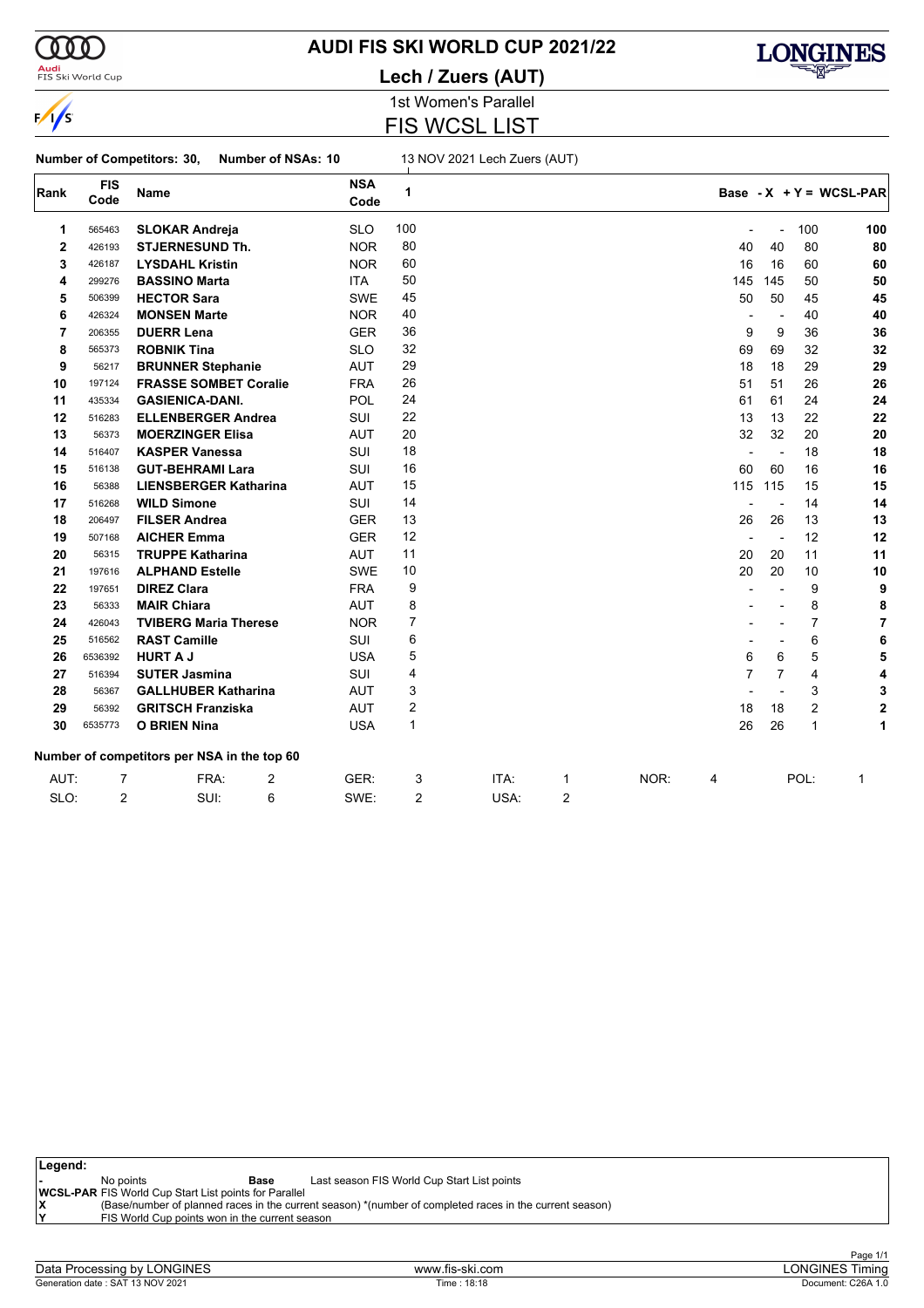$\alpha\alpha$ 

 $\sqrt{s}$ 

# **AUDI FIS SKI WORLD CUP 2021/22**

<mark>Audi</mark><br>FIS Ski World Cup

**Lech / Zuers (AUT)**



1st Women's Parallel OVERALL FIS WCSL LIST

### **Number of Competitors: 142, Number of NSAs: 21**

| Rank   | <b>FIS</b><br>Code | Name                         | <b>NSA</b><br>Code | <b>WCSL</b>  | Diff.      | DH<br>0 races            | <b>SL</b><br>0 races         | GS<br>1 race                 | SG<br>0 races            | AC<br>0 races               | <b>PAR</b><br>1 race     |
|--------|--------------------|------------------------------|--------------------|--------------|------------|--------------------------|------------------------------|------------------------------|--------------------------|-----------------------------|--------------------------|
|        |                    |                              |                    |              |            |                          |                              |                              |                          |                             |                          |
| 1      | 705423<br>516138   | <b>VLHOVA Petra</b>          | <b>SVK</b><br>SUI  | 1551<br>1513 |            | 164 (13)                 | (2)<br>732                   | 388<br>(5)<br>429            | 187<br>(9)<br>625        | 80<br>(2)                   |                          |
| 2<br>3 |                    | <b>GUT-BEHRAMI Lara</b>      |                    |              | 38         | 443<br>(3)               | $\overline{\phantom{a}}$     | (3)                          | (1)                      | $\overline{\phantom{a}}$    | 16 (15)                  |
|        | 6535237<br>516284  | <b>SHIFFRIN Mikaela</b>      | USA<br>SUI         | 1425<br>1256 | 126        | 188 (11)                 | 715<br>(3)                   | 550<br>(1)                   | 60 (24)                  | (1)<br>100                  |                          |
| 4<br>5 | 56388              | <b>GISIN Michelle</b>        | AUT                |              | 295<br>464 |                          | 491<br>(4)<br>790            | 378<br>(6)                   | 139 (12)                 | 60<br>(3)<br>$\blacksquare$ |                          |
|        |                    | <b>LIENSBERGER Katharina</b> |                    | 1087         |            | $\overline{\phantom{a}}$ | (1)                          | (9)<br>282                   | $\overline{\phantom{a}}$ |                             | 15 (16)                  |
| 6      | 516319             | <b>SUTER Corinne</b>         | SUI                | 930          | 621        | 510<br>(1)               | $\overline{\phantom{a}}$     | 30(33)                       | 390<br>(2)               |                             |                          |
| 7<br>8 | 299276<br>297601   | <b>BASSINO Marta</b>         | ITA                | 908          | 643        | 44 (32)                  | 13 (46)                      | 509<br>(2)                   | 252<br>(6)               | 40<br>(6)                   | 50<br>(4)                |
|        |                    | <b>BRIGNONE Federica</b>     | ITA                | 820          | 731        | 96 (22)                  | 40 (36)                      | 335<br>(7)                   | 349<br>(3)               |                             |                          |
| 9      | 298323             | GOGGIA Sofia                 | <b>ITA</b>         | 734          | 817        | 480<br>(2)               |                              | 168 (13)                     | 86 (19)                  |                             |                          |
| 10     | 516280             | <b>HOLDENER Wendy</b>        | SUI                | 597          | 954        | $\overline{\phantom{a}}$ | 465<br>(5)                   | 85 (20)                      | 47 (33)                  |                             |                          |
| 11     | 155763             | <b>LEDECKA Ester</b>         | CZE                | 584          | 967        | 256<br>(6)               | $\centerdot$                 | 10(50)                       | 286<br>(5)               | 32<br>(8)                   |                          |
| 12     | 56088              | <b>TIPPLER Tamara</b>        | AUT                | 555          | 996        | (7)<br>247               | $\overline{a}$               | $\overline{a}$               | 308<br>(4)               | $\overline{\phantom{a}}$    |                          |
| 13     | 196928             | <b>WORLEY Tessa</b>          | <b>FRA</b>         | 524          | 1027       | $\overline{\phantom{a}}$ |                              | 416<br>(4)                   | 108 (17)                 |                             |                          |
| 14     | 56087              | <b>SIEBENHOFER Ramona</b>    | AUT                | 514          | 1037       | 239<br>(9)               | $\overline{\phantom{a}}$     | 222 (11)                     | 8(52)                    | 45<br>(5)                   |                          |
| 15     | 297910             | <b>CURTONI Elena</b>         | ITA                | 505          | 1046       | 238 (10)                 | -                            | 81 (21)                      | 136 (13)                 | 50<br>(4)                   |                          |
| 16     | 6535455            | <b>JOHNSON Breezy</b>        | <b>USA</b>         | 412          | 1139       | 359<br>(4)               |                              | $\blacksquare$               | 53 (26)                  |                             |                          |
| 17     | 426257             | <b>LIE Kajsa Vickhoff</b>    | <b>NOR</b>         | 406          | 1145       | 179 (12)                 | $\overline{a}$               | $\overline{\phantom{a}}$     | 227<br>(7)               |                             |                          |
| 18     | 206668             | <b>WEIDLE Kira</b>           | <b>GER</b>         | 396          | 1155       | 345<br>(5)               | -                            | $\overline{\phantom{a}}$     | 51 (28)                  |                             | $\blacksquare$           |
| 19     | 506399             | <b>HECTOR Sara</b>           | <b>SWE</b>         | 388          | 1163       |                          | 145 (14)                     | 198 (12)                     | $\overline{\phantom{0}}$ |                             | 45<br>(5)                |
| 20     | 55970              | <b>SCHMIDHOFER Nicole</b>    | AUT                | 381          | 1170       | 154 (15)                 | $\overline{a}$               |                              | 227<br>(7)               |                             |                          |
| 21     | 415232             | <b>ROBINSON Alice</b>        | <b>NZL</b>         | 355          | 1196       |                          | $\overline{a}$               | 319<br>(8)                   | 36 (36)                  |                             |                          |
| 22     | 426187             | <b>LYSDAHL Kristin</b>       | <b>NOR</b>         | 341          | 1210       |                          | 263<br>(6)                   | 18 (42)                      | $\overline{\phantom{a}}$ |                             | 60<br>(3)                |
| 23     | 425929             | <b>MOWINCKEL Ragnhild</b>    | <b>NOR</b>         | 338          | 1213       | 84 (23)                  | $\overline{a}$               | 111<br>(17)                  | 114 (15)                 | (9)<br>29                   |                          |
| 24     | 105269             | <b>GAGNON Marie-Michele</b>  | CAN                | 313          | 1238       | 148 (18)                 | $\overline{a}$               | $\overline{\phantom{a}}$     | 165 (10)                 | $\overline{\phantom{a}}$    |                          |
| 25     | 299624             | <b>PIROVANO Laura</b>        | ITA                | 294          | 1257       | 242 (8)                  | $\overline{a}$               | 4 (60)                       | 48 (32)                  |                             |                          |
| 26     | 206355             | <b>DUERR Lena</b>            | <b>GER</b>         | 289          | 1262       | $\overline{\phantom{a}}$ | 253<br>(7)                   |                              | $\overline{\phantom{a}}$ |                             | 36<br>(7)                |
| 27     | 565463             | <b>SLOKAR Andreja</b>        | <b>SLO</b>         | 285          | 1266       |                          | 142 (15)                     | 43 (28)                      |                          |                             | 100<br>(1)               |
| 28     | 516219             | <b>NUFER Priska</b>          | SUI                | 266          | 1285       | 125 (20)                 |                              | 19 (41)                      | 122 (14)                 |                             |                          |
| 29     | 565471             | <b>HROVAT Meta</b>           | <b>SLO</b>         | 259          | 1292       | $\overline{\phantom{a}}$ | 8<br>(52)                    | 251 (10)                     |                          |                             |                          |
| 30     | 56333              | <b>MAIR Chiara</b>           | AUT                | 241          | 1310       |                          | 233<br>(8)                   |                              |                          |                             | 8(23)                    |
| 31     | 56328              | <b>ORTLIEB Nina</b>          | <b>AUT</b>         | 240          | 1311       | 154 (15)                 | $\overline{a}$               |                              | 86 (19)                  |                             |                          |
| 32     | 539909             | <b>MOLTZAN Paula</b>         | USA                | 227          | 1324       | $\overline{\phantom{a}}$ | 185 (12)                     | 42 (29)                      |                          |                             |                          |
| 33     | 107427             | <b>ST-GERMAIN Laurence</b>   | CAN                | 224          | 1327       | $\overline{a}$           | 224<br>(9)                   |                              |                          |                             |                          |
| 33     | 506146             | <b>SWENN LARSSON Anna</b>    | <b>SWE</b>         | 224          | 1327       |                          | 224<br>(9)                   |                              |                          |                             |                          |
| 35     | 56315              | <b>TRUPPE Katharina</b>      | AUT                | 223          | 1328       | ÷,                       | 138 (17)                     | 74 (22)                      |                          |                             | 11 (20)                  |
| 35     | 565401             | <b>BUCIK Ana</b>             | <b>SLO</b>         | 223          | 1328       | $\overline{\phantom{a}}$ | 154 (13)                     | 69 (23)                      |                          |                             |                          |
| 37     | 56174              | <b>HAASER Ricarda</b>        | <b>AUT</b>         | 216          | 1335       | 51 (29)                  | $\overline{a}$               | 68 (24)                      | 97 (18)                  |                             |                          |
| 38     | 435334             | <b>GASIENICA-DANI.</b>       | <b>POL</b>         | 207          | 1344       |                          | ٠                            | 157 (14)                     | 4 (59)                   | 22 (12)                     | 24 (11)                  |
| 39     | 56392              | <b>GRITSCH Franziska</b>     | AUT                | 206          | 1345       | $\overline{a}$           | 140 (16)                     | 40 (31)                      |                          | 24 (11)                     | 2(29)                    |
| 40     | 297702             | <b>MARSAGLIA Francesca</b>   | ITA                | 203          | 1348       | 57 (26)                  |                              |                              | 146 (11)                 |                             |                          |
| 41     | 516248             | <b>FLURY Jasmine</b>         | SUI                | 189          | 1362       | 154 (15)                 | ٠                            |                              | 35 (37)                  |                             |                          |
| 42     | 155728             | <b>DUBOVSKA Martina</b>      | <b>CZE</b>         | 188          | 1363       |                          | 188 (11)                     | $\overline{\phantom{a}}$     | $\overline{\phantom{a}}$ |                             |                          |
| 43     | 6535773            | <b>O BRIEN Nina</b>          | <b>USA</b>         | 187          | 1364       | $\overline{\phantom{a}}$ | 47 (35)                      | 139 (15)                     | $\overline{\phantom{a}}$ |                             | 1(30)                    |
| 44     | 56125              | <b>PUCHNER Mirjam</b>        | AUT                | 186          | 1365       | 137 (19)                 | $\overline{\phantom{a}}$     | $\qquad \qquad \blacksquare$ | 49 (30)                  |                             |                          |
| 45     | 565360             | <b>STUHEC IIka</b>           | <b>SLO</b>         | 179          | 1372       | 163 (14)                 | $\qquad \qquad \blacksquare$ | $\overline{\phantom{a}}$     | 16 (46)                  | -                           |                          |
| 46     | 426100             | <b>HOLTMANN Mina Fuerst</b>  | <b>NOR</b>         | 165          | 1386       | $\overline{\phantom{a}}$ | 73 (26)                      | 92 (18)                      | $\overline{a}$           |                             |                          |
| 47     | 56198              | <b>SCHEYER Christine</b>     | AUT                | 164          | 1387       | 52 (28)                  | $\overline{\phantom{a}}$     | $\overline{\phantom{a}}$     | 112 (16)                 | $\overline{a}$              | -                        |
| 48     | 426193             | <b>STJERNESUND Th.</b>       | <b>NOR</b>         | 150          | 1401       | $\overline{\phantom{a}}$ | 58 (31)                      | 12 (47)                      |                          | -                           | (2)<br>80                |
| 48     | 56217              | <b>BRUNNER Stephanie</b>     | <b>AUT</b>         | 150          | 1401       | $\overline{\phantom{a}}$ | $\overline{\phantom{a}}$     | 121 (16)                     | $\overline{\phantom{a}}$ |                             | 29<br>(9)                |
| 50     | 197497             | <b>MIRADOLI Romane</b>       | <b>FRA</b>         | 147          | 1404       | 51 (29)                  | $\overline{\phantom{0}}$     | 18 (42)                      | 78 (21)                  | -                           |                          |
| 51     | 516562             | <b>RAST Camille</b>          | SUI                | 140          | 1411       | $\overline{\phantom{a}}$ | 125 (18)                     | 9(52)                        | $\overline{\phantom{a}}$ | $\overline{\phantom{a}}$    | 6<br>(25)                |
| 52     | 56177              | <b>VENIER Stephanie</b>      | <b>AUT</b>         | 133          | 1418       | 80 (24)                  | $\overline{a}$               | $\overline{a}$               | 53 (26)                  | $\overline{a}$              |                          |
| 53     | 516394             | <b>SUTER Jasmina</b>         | SUI                | 126          | 1425       | 71 (25)                  | $\overline{\phantom{0}}$     | $\overline{a}$               | 51 (28)                  | ٠                           | 4(27)                    |
| 54     | 516185             | <b>HAEHLEN Joana</b>         | SUI                | 116          | 1435       | 56 (27)                  | $\overline{\phantom{0}}$     | $\overline{a}$               | 60 (24)                  | -                           |                          |
| 55     | 426043             | <b>TVIBERG Maria Therese</b> | <b>NOR</b>         | 114          | 1437       | $\overline{\phantom{a}}$ | 48 (34)                      | 59 (25)                      | $\overline{a}$           |                             | 7(24)                    |
| 56     | 196806             | <b>NOENS Nastasia</b>        | <b>FRA</b>         | 113          | 1438       | $\overline{\phantom{a}}$ | 113 (19)                     | $\overline{a}$               | $\overline{a}$           | $\overline{a}$              |                          |
| 57     | 56253              | <b>HUBER Katharina</b>       | AUT                | 112          | 1439       | $\overline{a}$           | 92 (25)                      | $\overline{a}$               | -                        | 20(13)                      | $\overline{\phantom{a}}$ |
| 58     | 56367              | <b>GALLHUBER Katharina</b>   | <b>AUT</b>         | 111          | 1440       | $\overline{\phantom{a}}$ | 108 (20)                     |                              | -                        |                             | 3(28)                    |
| 58     | 299630             | <b>DELAGO Nadia</b>          | ITA                | 111          | 1440       | 111(21)                  | ٠                            | ٠                            | -                        |                             |                          |
| 60     | 516504             | <b>DANIOTH Aline</b>         | SUI                | 108          | 1443       | $\overline{a}$           | 108 (20)                     | $\overline{\phantom{a}}$     | -                        |                             |                          |
| 60     | 106961             | <b>MIELZYNSKI Erin</b>       | CAN                | 108          | 1443       | $\overline{\phantom{a}}$ | 108 (20)                     | $\overline{\phantom{a}}$     | $\overline{\phantom{a}}$ |                             |                          |
| 62     | 425879             | <b>RIIS-JOHANNESS.</b>       | <b>NOR</b>         | 107          | 1444       | $\overline{\phantom{a}}$ | 107 (23)                     | $\overline{a}$               |                          |                             |                          |
| 63     | 197383             | <b>GAUTHIER Tiffany</b>      | <b>FRA</b>         | 101          | 1450       | 23 (38)                  | $\qquad \qquad \blacksquare$ | $\overline{a}$               | 78 (21)                  |                             |                          |
| 64     | 299466             | <b>DELAGO Nicol</b>          | ITA                | 100          | 1451       | 51 (29)                  |                              |                              | 49 (30)                  |                             |                          |
|        |                    |                              |                    |              |            |                          |                              |                              |                          |                             |                          |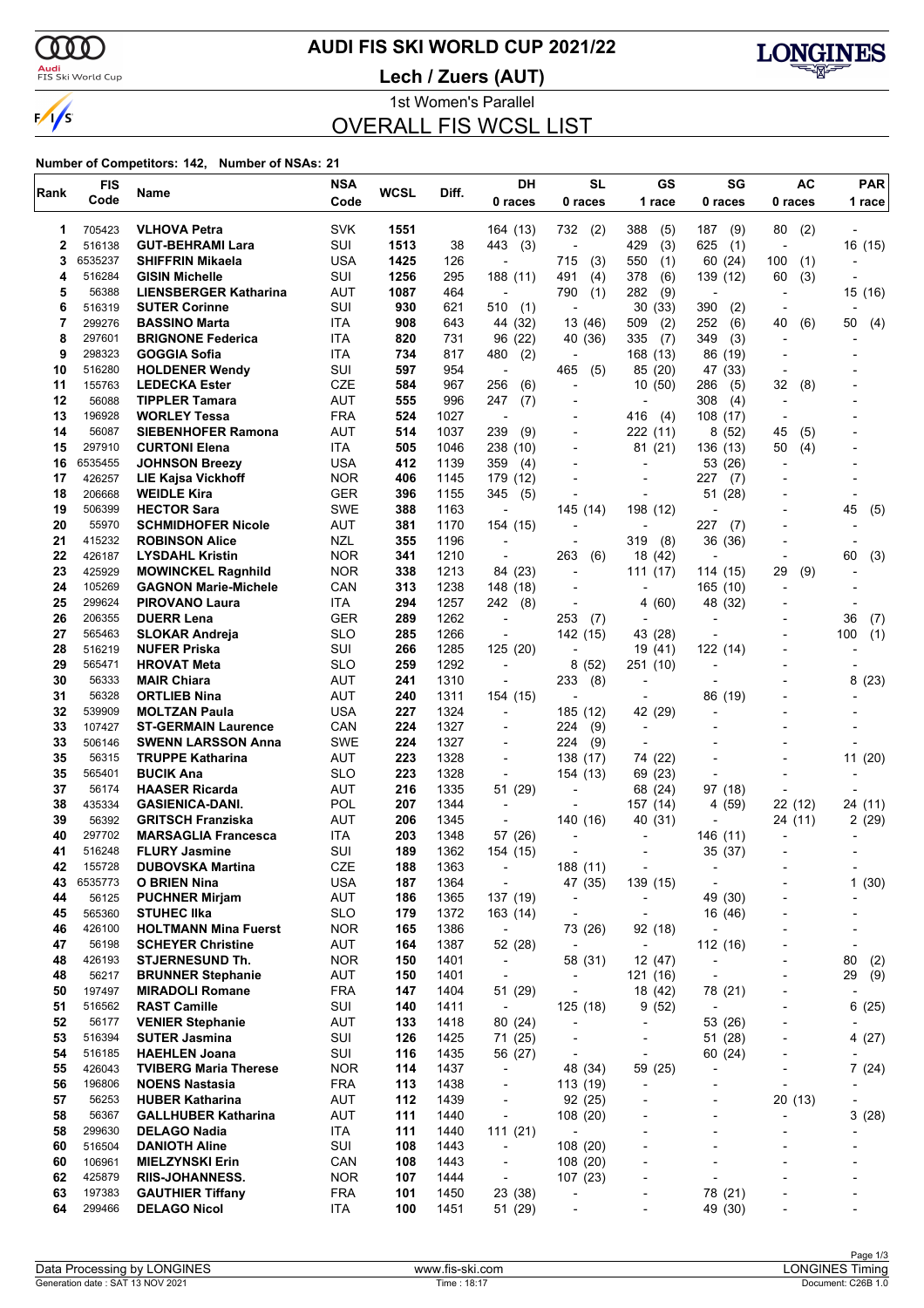$\alpha\alpha$ 

 $\sqrt{s}$ 

# **AUDI FIS SKI WORLD CUP 2021/22**

<mark>Audi</mark><br>FIS Ski World Cup

**Lech / Zuers (AUT)**



1st Women's Parallel OVERALL FIS WCSL LIST

#### **Number of Competitors: 142, Number of NSAs: 21**

| Rank       | <b>FIS</b>       | Name                                                 | <b>NSA</b>               | WCSL     | Diff.        | DH                                  | <b>SL</b>                 | GS                            | SG                       | AC                       | <b>PAR</b>               |
|------------|------------------|------------------------------------------------------|--------------------------|----------|--------------|-------------------------------------|---------------------------|-------------------------------|--------------------------|--------------------------|--------------------------|
|            | Code             |                                                      | Code                     |          |              | 0 races                             | 0 races                   | 1 race                        | 0 races                  | 0 races                  | 1 race                   |
| 65         | 197641           | <b>GAUCHE Laura</b>                                  | <b>FRA</b>               | 97       | 1454         | 17 (41)                             |                           |                               | 44 (34)                  | 36<br>(7)                |                          |
| 66         | 56256            | <b>RAEDLER Ariane</b>                                | <b>AUT</b>               | 95       | 1456         | 33 (35)                             | $\overline{\phantom{a}}$  | $\overline{\phantom{0}}$      | 62 (23)                  | $\overline{\phantom{a}}$ |                          |
| 67         | 296509           | <b>CURTONI Irene</b>                                 | ITA                      | 93       | 1458         | $\overline{\phantom{a}}$            | 93 (24)                   | $\overline{a}$                |                          |                          |                          |
| 68         | 107613           | <b>GRENIER Valerie</b>                               | CAN                      | 87       | 1464         |                                     | ÷,                        | 87 (19)                       |                          |                          |                          |
| 68         | 565373           | <b>ROBNIK Tina</b>                                   | <b>SLO</b>               | 87       | 1464         | $\blacksquare$                      | $\blacksquare$            | 55 (27)                       | $\overline{\phantom{a}}$ |                          | 32<br>(8)                |
| 70         | 197124           | <b>FRASSE SOMBET Coralie</b>                         | <b>FRA</b>               | 84       | 1467         | $\blacksquare$                      |                           | 58 (26)                       |                          |                          | 26 (10)                  |
| 71         | 516528           | <b>MEILLARD Melanie</b>                              | SUI                      | 81       | 1470         | $\overline{\phantom{a}}$            | 60 (30)                   | 21 (39)                       |                          |                          |                          |
| 72         | 6535791          | <b>WRIGHT Isabella</b>                               | <b>USA</b>               | 73       | 1478         | 39 (33)                             | $\overline{\phantom{a}}$  | $\overline{\phantom{a}}$      | 16 (46)                  | 18 (14)                  |                          |
| 73         | 506341           | <b>WIKSTROEM Emelie</b>                              | <b>SWE</b>               | 72       | 1479         | $\overline{\phantom{a}}$            | 72 (27)                   | $\overline{a}$                |                          |                          |                          |
| 74         | 307493           | <b>ANDO Asa</b>                                      | <b>JPN</b>               | 69       | 1482         |                                     | 61 (28)                   | 8(54)                         |                          |                          |                          |
| 74         | 565320           | <b>FERK Marusa</b>                                   | <b>SLO</b>               | 69       | 1482         | 3 (50)                              | $\overline{\phantom{a}}$  | $\overline{\phantom{a}}$      | 40 (35)                  | 26 (10)                  |                          |
| 76         | 506664           | <b>FJAELLSTROEM Magdalena</b>                        | <b>SWE</b>               | 67       | 1484         | $\overline{\phantom{a}}$            | 61(28)                    | 6(57)                         |                          |                          |                          |
| 77         | 6536213          | <b>CASHMAN Keely</b>                                 | <b>USA</b>               | 55       | 1496         | 29 (36)                             | $\blacksquare$            |                               | 26 (40)                  |                          |                          |
| 78         | 299699           | <b>PETERLINI Martina</b>                             | ITA                      | 54       | 1497         | $\overline{\phantom{a}}$            | 54 (32)                   | $\blacksquare$                |                          |                          |                          |
| 79         | 206497           | <b>FILSER Andrea</b>                                 | <b>GER</b>               | 53       | 1498         | $\overline{a}$                      | 24 (42)                   | 16 (44)                       |                          |                          | 13 (18)                  |
| 80         | 516283           | <b>ELLENBERGER Andrea</b>                            | SUI                      | 51       | 1500         | $\overline{a}$                      | $\overline{a}$            | 29 (35)                       |                          |                          | 22 (12)                  |
| 81         | 56128            | <b>HUETTER Cornelia</b>                              | AUT                      | 49       | 1502         | 39 (33)                             | $\blacksquare$            | $\overline{\phantom{a}}$      | 10(51)                   |                          | $\overline{a}$           |
| 81         | 107798           | <b>NULLMEYER Ali</b>                                 | CAN                      | 49       | 1502         | $\overline{\phantom{a}}$            | 49 (33)                   | ٠                             | Ĭ.                       |                          |                          |
| 83<br>84   | 299383           | <b>MELESI Roberta</b>                                | ITA                      | 47       | 1504         | 8(48)                               | $\overline{a}$            | 5(58)                         | 34 (38)                  |                          |                          |
| 84         | 6536392<br>56268 | <b>HURT A J</b>                                      | <b>USA</b><br><b>AUT</b> | 44       | 1507<br>1507 | $\overline{\phantom{a}}$            | 2(59)                     | 31 (32)                       | 6(56)                    |                          | 5(26)                    |
| 86         | 56241            | <b>HEIDER Michaela</b><br><b>SCHNEEBERGER Rosina</b> | AUT                      | 44<br>43 | 1508         | 11(47)                              | ٠                         |                               | 33 (39)<br>26 (40)       |                          |                          |
| 87         | 56373            | <b>MOERZINGER Elisa</b>                              | <b>AUT</b>               | 42       | 1509         | 13 (43)<br>$\overline{\phantom{a}}$ | $\blacksquare$            | (60)<br>4<br>22 (38)          | $\overline{\phantom{a}}$ |                          | 20 (13)                  |
| 88         | 405138           | JELINKOVA Adriana                                    | <b>NED</b>               | 41       | 1510         |                                     |                           | 41 (30)                       |                          |                          |                          |
| 89         | 426324           | <b>MONSEN Marte</b>                                  | <b>NOR</b>               | 40       | 1511         |                                     |                           |                               |                          |                          | 40<br>(6)                |
| 90         | 197651           | <b>DIREZ Clara</b>                                   | <b>FRA</b>               | 39       | 1512         | $\overline{\phantom{a}}$            | $\blacksquare$            | 30 (33)                       | $\blacksquare$           |                          | 9<br>(22)                |
| 90         | 6535600          | <b>MERRYWEATHER Alice</b>                            | <b>USA</b>               | 39       | 1512         | 13 (43)                             |                           |                               | 26 (40)                  |                          |                          |
| 92         | 516268           | <b>WILD Simone</b>                                   | SUI                      | 37       | 1514         | $\overline{a}$                      |                           | 23 (37)                       | $\overline{a}$           |                          | 14 (17)                  |
| 92         | 485941           | <b>PLESHKOVA Julia</b>                               | <b>RUS</b>               | 37       | 1514         | 18 (40)                             | $\overline{\phantom{a}}$  | $\overline{\phantom{a}}$      | 19 (45)                  | $\overline{\phantom{a}}$ |                          |
| 94         | 225518           | <b>GUEST Charlie</b>                                 | <b>GBR</b>               | 36       | 1515         | $\overline{\phantom{a}}$            | 36 (37)                   |                               | $\overline{\phantom{a}}$ |                          |                          |
| 95         | 56417            | <b>FEST Nadine</b>                                   | AUT                      | 35       | 1516         | 13 (43)                             | $\overline{a}$            |                               | 22 (43)                  |                          |                          |
| 95         | 516521           | <b>KOLLY Noemie</b>                                  | SUI                      | 35       | 1516         | 13 (43)                             | $\overline{\phantom{a}}$  | $\overline{\phantom{0}}$      | 22 (43)                  |                          |                          |
| 95         | 6295165          | ROSSETTI Marta                                       | ITA                      | 35       | 1516         | $\blacksquare$                      | 35 (38)                   |                               | Ĭ.                       |                          |                          |
| 98         | 385096           | <b>POPOVIC Leona</b>                                 | <b>CRO</b>               | 34       | 1517         |                                     | 34 (39)                   |                               |                          |                          |                          |
| 99         | 506867           | <b>FERMBAECK Elsa</b>                                | <b>SWE</b>               | 28       | 1523         | $\overline{\phantom{a}}$            | 28 (40)                   |                               | $\overline{\phantom{a}}$ |                          |                          |
| 99         | 516426           | <b>STOFFEL Elena</b>                                 | SUI                      | 28       | 1523         |                                     | 28 (40)                   |                               |                          |                          |                          |
| 101        | 516407           | <b>KASPER Vanessa</b>                                | SUI                      | 27       | 1524         |                                     | $\overline{a}$            | (52)<br>9                     |                          |                          | 18 (14)                  |
| 102        | 225525           | <b>TILLEY Alex</b>                                   | <b>GBR</b>               | 26       | 1525         | $\overline{\phantom{a}}$            | $\blacksquare$            | 26 (36)                       | ÷                        |                          |                          |
| 102        | 56224            | <b>MAIER Sabrina</b>                                 | <b>AUT</b>               | 26       | 1525         | 26 (37)                             |                           |                               |                          |                          |                          |
| 104        | 197616           | <b>ALPHAND Estelle</b>                               | <b>SWE</b>               | 25       | 1526         | ÷,                                  | $\blacksquare$            | 7<br>(56)                     | 8(52)                    |                          | 10(21)                   |
| 104<br>104 | 426303<br>56311  | <b>NORBYE Kaja</b><br><b>REISINGER Elisabeth</b>     | <b>NOR</b><br>AUT        | 25<br>25 | 1526<br>1526 | $\overline{\phantom{a}}$<br>17(41)  | 11 (50)<br>$\blacksquare$ | 14 (46)                       | ٠<br>8(52)               |                          | $\overline{\phantom{a}}$ |
| 107        | 355061           | <b>HILZINGER Jessica</b>                             | GER                      | 23       | 1528         | -                                   | 23 (43)                   | $\overline{\phantom{a}}$<br>- | ÷,                       |                          |                          |
| 107        | 56416            | <b>SCHEIB Julia</b>                                  | AUT                      | 23       | 1528         | $\overline{\phantom{a}}$            | $\overline{\phantom{a}}$  | 20 (40)                       | 3(60)                    |                          |                          |
| 107        | 56344            | <b>SPORER Marie-Therese</b>                          | AUT                      | 23       | 1528         | $\overline{\phantom{a}}$            | 23 (43)                   | $\overline{\phantom{a}}$      |                          |                          |                          |
| 110        | 539536           | <b>WILES Jacqueline</b>                              | <b>USA</b>               | 21       | 1530         | 21 (39)                             | $\overline{\phantom{a}}$  | $\overline{\phantom{a}}$      |                          |                          |                          |
| 111        | 565491           | <b>DVORNIK Neja</b>                                  | <b>SLO</b>               | 19       | 1532         | $\overline{\phantom{a}}$            | 3(57)                     | 16 (44)                       | ٠                        |                          | $\overline{a}$           |
| 112        | 506583           | <b>SAEFVENBERG Charlotta</b>                         | <b>SWE</b>               | 18       | 1533         | $\overline{\phantom{a}}$            | 18 (45)                   |                               |                          |                          |                          |
| 113        | 516344           | <b>KOPP Rahel</b>                                    | SUI                      | 16       | 1535         | 2(52)                               |                           |                               | 14 (49)                  |                          |                          |
| 113        | 45331            | <b>SMALL Greta</b>                                   | <b>AUS</b>               | 16       | 1535         | $\overline{\phantom{a}}$            |                           | $\overline{\phantom{a}}$      | $\overline{\phantom{a}}$ | 16 (15)                  |                          |
| 115        | 197860           | <b>ROUX Tifany</b>                                   | <b>FRA</b>               | 15       | 1536         | -                                   |                           |                               | 15 (48)                  |                          |                          |
| 116        | 56509            | <b>GRILL Lisa</b>                                    | <b>AUT</b>               | 13       | 1538         | $\overline{a}$                      |                           | ٠                             | 13 (50)                  |                          |                          |
| 116        | 6536171          | <b>HENSIEN Katie</b>                                 | <b>USA</b>               | 13       | 1538         | $\overline{\phantom{a}}$            | 13 (46)                   | $\overline{\phantom{0}}$      | $\overline{a}$           |                          | $\overline{a}$           |
| 118        | 507168           | <b>AICHER Emma</b>                                   | GER                      | 12       | 1539         | -                                   |                           | ٠                             | ۰                        |                          | 12 (19)                  |
| 118        | 298723           | <b>MIDALI Roberta</b>                                | ITA                      | 12       | 1539         | -                                   | $\overline{a}$            | 12 (47)                       | Ĭ.                       |                          |                          |
| 118        | 56551            | <b>EGGER Magdalena</b>                               | <b>AUT</b>               | 12       | 1539         | $\overline{\phantom{a}}$            | 12 (48)                   | $\overline{\phantom{a}}$      | $\overline{\phantom{0}}$ |                          |                          |
| 118        | 107747           | <b>SMART Amelia</b>                                  | CAN                      | 12       | 1539         | -                                   | 12 (48)                   |                               |                          |                          |                          |
| 118        | 485802           | <b>TKACHENKO Ekaterina</b>                           | <b>RUS</b>               | 12       | 1539         | $\overline{a}$                      | $\overline{\phantom{a}}$  | 12 (47)                       |                          |                          |                          |
| 123        | 56032            | <b>SCHILD Bernadette</b>                             | <b>AUT</b>               | 11       | 1540         | $\overline{\phantom{a}}$            | 11 (50)                   |                               |                          |                          |                          |
| 124        | 198016           | <b>ESCANE Doriane</b>                                | <b>FRA</b>               | 10       | 1541         | $\overline{a}$                      | ٠                         | 10(50)                        |                          |                          |                          |
| 124        | 538685           | <b>McKENNIS DURAN Alice</b>                          | <b>USA</b>               | 10       | 1541         | 2(52)                               |                           |                               | 8(52)                    |                          |                          |
| 126<br>126 | 108077<br>538573 | <b>GRAY Cassidy</b><br><b>ROSS Laurenne</b>          | CAN<br><b>USA</b>        | 8<br>8   | 1543<br>1543 | $\overline{\phantom{a}}$<br>8(48)   |                           | 8<br>(54)<br>$\overline{a}$   | ۰                        |                          |                          |
| 128        | 197540           | <b>FORNI Josephine</b>                               | <b>FRA</b>               | 7        | 1544         | $\overline{\phantom{a}}$            | 7(53)                     |                               |                          |                          |                          |
|            |                  |                                                      |                          |          |              |                                     |                           |                               |                          |                          |                          |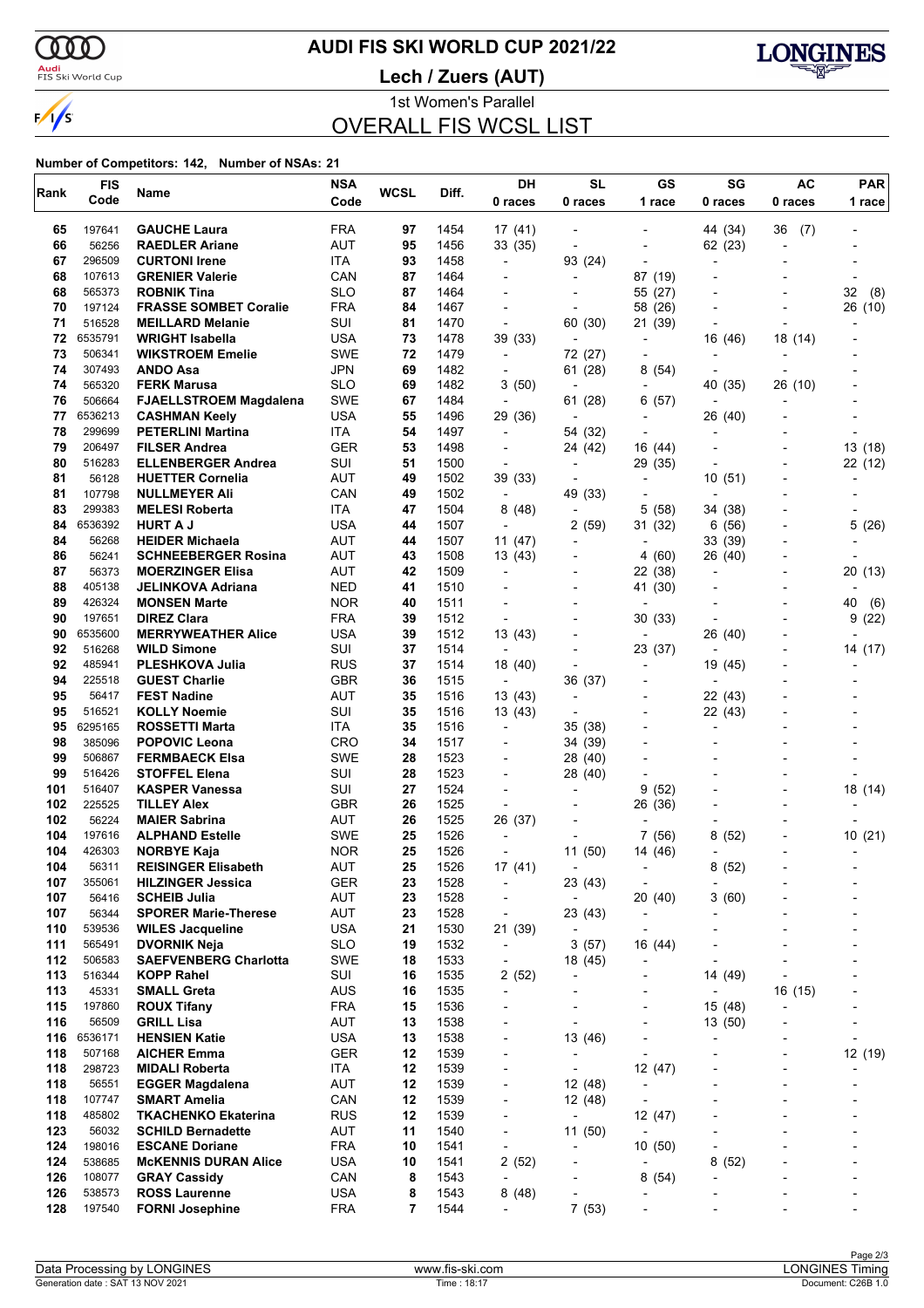

# **AUDI FIS SKI WORLD CUP 2021/22**

<mark>Audi</mark><br>FIS Ski World Cup

### **Lech / Zuers (AUT)**



1st Women's Parallel OVERALL FIS WCSL LIST

### **Number of Competitors: 142, Number of NSAs: 21**

|      | <b>FIS</b> |                              | <b>NSA</b> |             |       | <b>DH</b>                | <b>SL</b>                | GS                       | SG                       | <b>AC</b>                | <b>PAR</b> |  |
|------|------------|------------------------------|------------|-------------|-------|--------------------------|--------------------------|--------------------------|--------------------------|--------------------------|------------|--|
| Rank | Code       | <b>Name</b>                  | Code       | <b>WCSL</b> | Diff. | 0 races                  | 0 races                  | 1 race                   | 0 races                  | 0 races                  | 1 race     |  |
| 128  | 206536     | <b>WALLNER Marina</b>        | <b>GER</b> |             | 1544  | $\overline{\phantom{0}}$ | 7(53)                    | $\overline{\phantom{0}}$ |                          |                          |            |  |
| 130  | 56258      | <b>AGER Christina</b>        | AUT        | 6           | 1545  | -                        | $\blacksquare$           | $\blacksquare$           | (56)<br>6                | $\overline{\phantom{0}}$ |            |  |
| 130  | 516429     | <b>GROEBLI Nathalie</b>      | SUI        | 6           | 1545  | $\overline{\phantom{0}}$ | $\blacksquare$           | -                        | (56)<br>6                | $\overline{\phantom{0}}$ |            |  |
| 130  | 539927     | <b>LAPANJA Lila</b>          | <b>USA</b> | 6           | 1545  | $\blacksquare$           | 6(55)                    | $\overline{\phantom{0}}$ | $\overline{\phantom{a}}$ | $\overline{\phantom{0}}$ |            |  |
| 133  | 507109     | <b>ARONSSON ELFMAN Hanna</b> | <b>SWE</b> | 5           | 1546  | -                        | $\overline{\phantom{0}}$ | 5(58)                    | $\overline{\phantom{a}}$ |                          |            |  |
| 134  | 185493     | <b>POHJOLAINEN Rosa</b>      | <b>FIN</b> | 4           | 1547  | -                        | 4 (56)                   | $\overline{\phantom{a}}$ |                          |                          |            |  |
| 135  | 206532     | <b>SCHMOTZ Marlene</b>       | <b>GER</b> | 3           | 1548  | $\overline{\phantom{0}}$ | $\blacksquare$           | 3(62)                    | $\overline{\phantom{a}}$ |                          |            |  |
| 135  | 299983     | <b>GULLI Anita</b>           | <b>ITA</b> | 3           | 1548  | $\overline{\phantom{0}}$ | 3(57)                    | $\overline{\phantom{a}}$ |                          |                          |            |  |
| 135  | 55898      | <b>BREM Eva-Maria</b>        | AUT        | 3           | 1548  | $\overline{\phantom{0}}$ | $\overline{\phantom{a}}$ | 3(62)                    | $\overline{\phantom{a}}$ |                          |            |  |
| 135  | 299402     | <b>GASSLITTER Verena</b>     | <b>ITA</b> | 3           | 1548  | $\overline{\phantom{0}}$ | $\overline{\phantom{0}}$ | $\overline{\phantom{0}}$ | 3(60)                    | $\overline{\phantom{0}}$ |            |  |
| 135  | 506718     | <b>IVARSSON Lin</b>          | <b>SWE</b> | 3           | 1548  | 3(50)                    | $\blacksquare$           | $\overline{\phantom{0}}$ |                          |                          |            |  |
| 140  | 197295     | <b>PIOT Jennifer</b>         | <b>FRA</b> | 2           | 1549  | $\overline{\phantom{0}}$ | $\overline{\phantom{0}}$ | -                        | 2(62)                    | $\overline{\phantom{a}}$ |            |  |
| 140  | 516519     | <b>SUTER Juliana</b>         | SUI        | 2           | 1549  | 2(52)                    | $\overline{\phantom{0}}$ | $\overline{\phantom{0}}$ | $\overline{\phantom{a}}$ | $\overline{\phantom{0}}$ |            |  |
| 142  | 507018     | <b>RASK Sara</b>             | <b>SWE</b> |             | 1550  |                          | 1(60)                    | $\blacksquare$           |                          |                          |            |  |

| Legend:                  |                                |            |                 |    |          |       |                   |  |
|--------------------------|--------------------------------|------------|-----------------|----|----------|-------|-------------------|--|
|                          | No points                      | AC         | Alpine Combined | DH | Downhill | Diff. | <b>Difference</b> |  |
| <b>GS</b><br><b>WCSL</b> | Giant Slalom<br>Overall points | <b>PAR</b> | Parallel        | SG | Super-G  | SL    | Slalom            |  |
|                          |                                |            |                 |    |          |       |                   |  |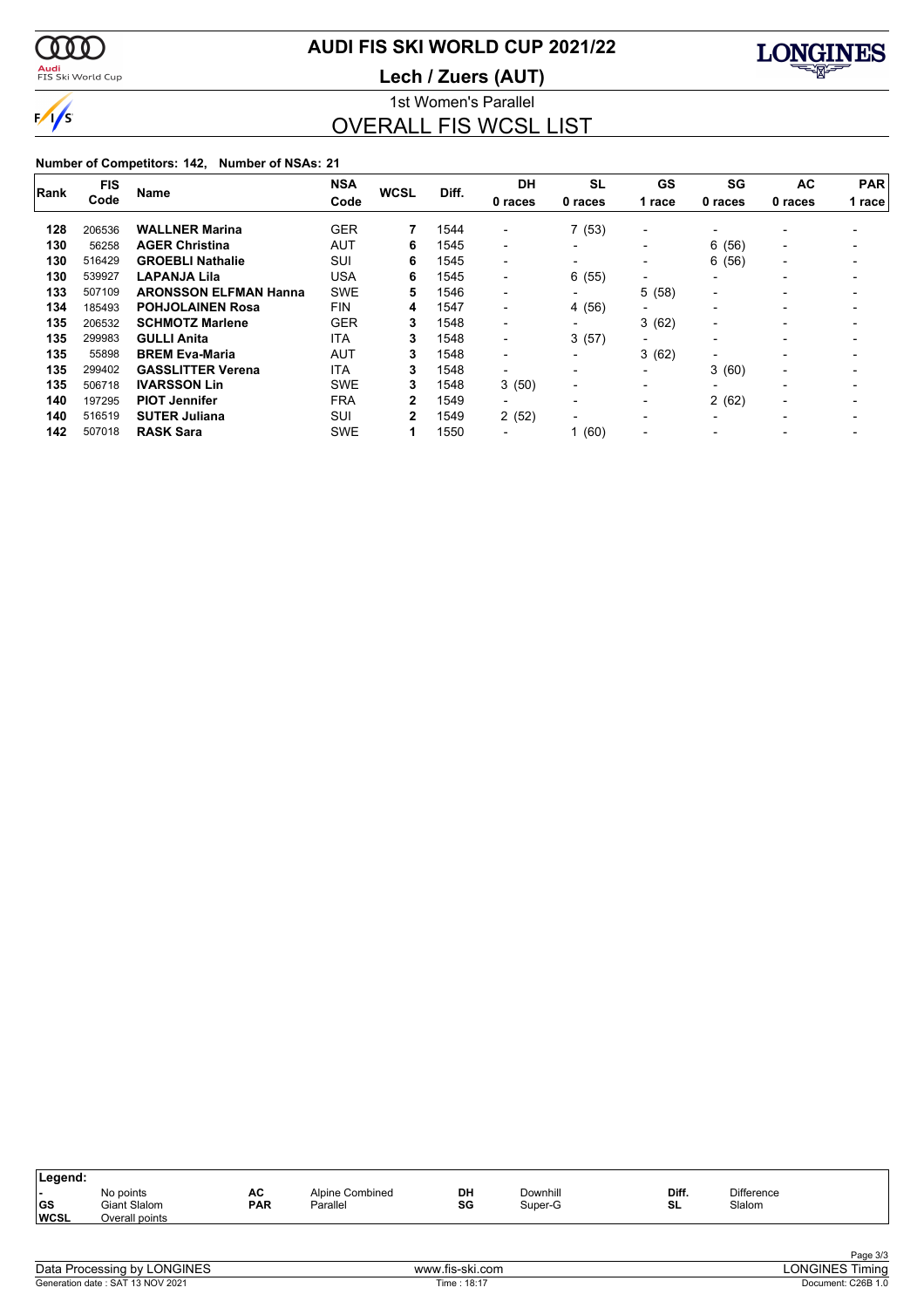

### <mark>Audi</mark><br>FIS Ski World Cup

# **AUDI FIS SKI WORLD CUP 2021/22**

**Lech / Zuers (AUT)**



## 1st Women's Parallel **FIS NATION CUP**

**Number of Nations: 14**

| Rank NSA |            | Name                            | <b>Points</b> | Diff. | <b>DH</b>                | <b>SL</b>                | GS  | SG                       | <b>AC</b>                | <b>PAR</b> | TE |
|----------|------------|---------------------------------|---------------|-------|--------------------------|--------------------------|-----|--------------------------|--------------------------|------------|----|
|          | 1 NOR      | Norway                          | 259           |       |                          | ۰                        | 72  |                          | $\overline{\phantom{0}}$ | 187        |    |
|          | 2 SLO      | Slovenia                        | 199           | 60    | $\overline{\phantom{a}}$ | $\overline{\phantom{a}}$ | 67  | $\blacksquare$           | $\overline{\phantom{a}}$ | 132        |    |
| 3        | AUT        | <b>Austria</b>                  | 198           | 61    | $\overline{\phantom{0}}$ | $\overline{\phantom{a}}$ | 110 |                          | $\overline{\phantom{a}}$ | 88         |    |
| 4        | SUI        | <b>Switzerland</b>              | 173           | 86    |                          | $\overline{\phantom{0}}$ | 93  |                          | $\overline{\phantom{0}}$ | 80         |    |
| 5        | <b>USA</b> | <b>United States of America</b> | 154           | 105   |                          | $\overline{\phantom{0}}$ | 148 |                          |                          | 6          |    |
| 6        | <b>SWE</b> | <b>Sweden</b>                   | 82            | 177   | $\overline{\phantom{a}}$ | $\overline{\phantom{a}}$ | 27  | -                        | $\overline{\phantom{a}}$ | 55         |    |
|          | 7 FRA      | France                          | 77            | 182   | $\overline{\phantom{a}}$ | $\overline{\phantom{a}}$ | 42  | $\overline{\phantom{0}}$ | $\overline{\phantom{a}}$ | 35         |    |
| 8        | ITA        | Italy                           | 65            | 194   |                          | $\overline{\phantom{a}}$ | 15  |                          | $\overline{\phantom{0}}$ | 50         |    |
| 9        | <b>GER</b> | Germany                         | 64            | 195   |                          |                          | 3   |                          |                          | 61         |    |
| 10       | <b>SVK</b> | Slovakia                        | 60            | 199   | $\overline{\phantom{0}}$ | $\overline{\phantom{0}}$ | 60  | $\overline{\phantom{0}}$ |                          |            |    |
| 11       | CAN        | Canada                          | 36            | 223   | $\overline{\phantom{0}}$ | $\overline{\phantom{0}}$ | 36  | $\blacksquare$           | $\overline{\phantom{0}}$ |            |    |
| 12       | POL        | Poland                          | 24            | 235   |                          | -                        |     |                          | $\overline{\phantom{0}}$ | 24         |    |
| 12       | <b>NZL</b> | <b>New Zealand</b>              | 24            | 235   |                          |                          | 24  |                          |                          |            |    |
| 14       | <b>GBR</b> | <b>Great Britain</b>            | 20            | 239   |                          |                          | 20  |                          |                          |            |    |
|          |            |                                 |               |       |                          |                          |     |                          |                          |            |    |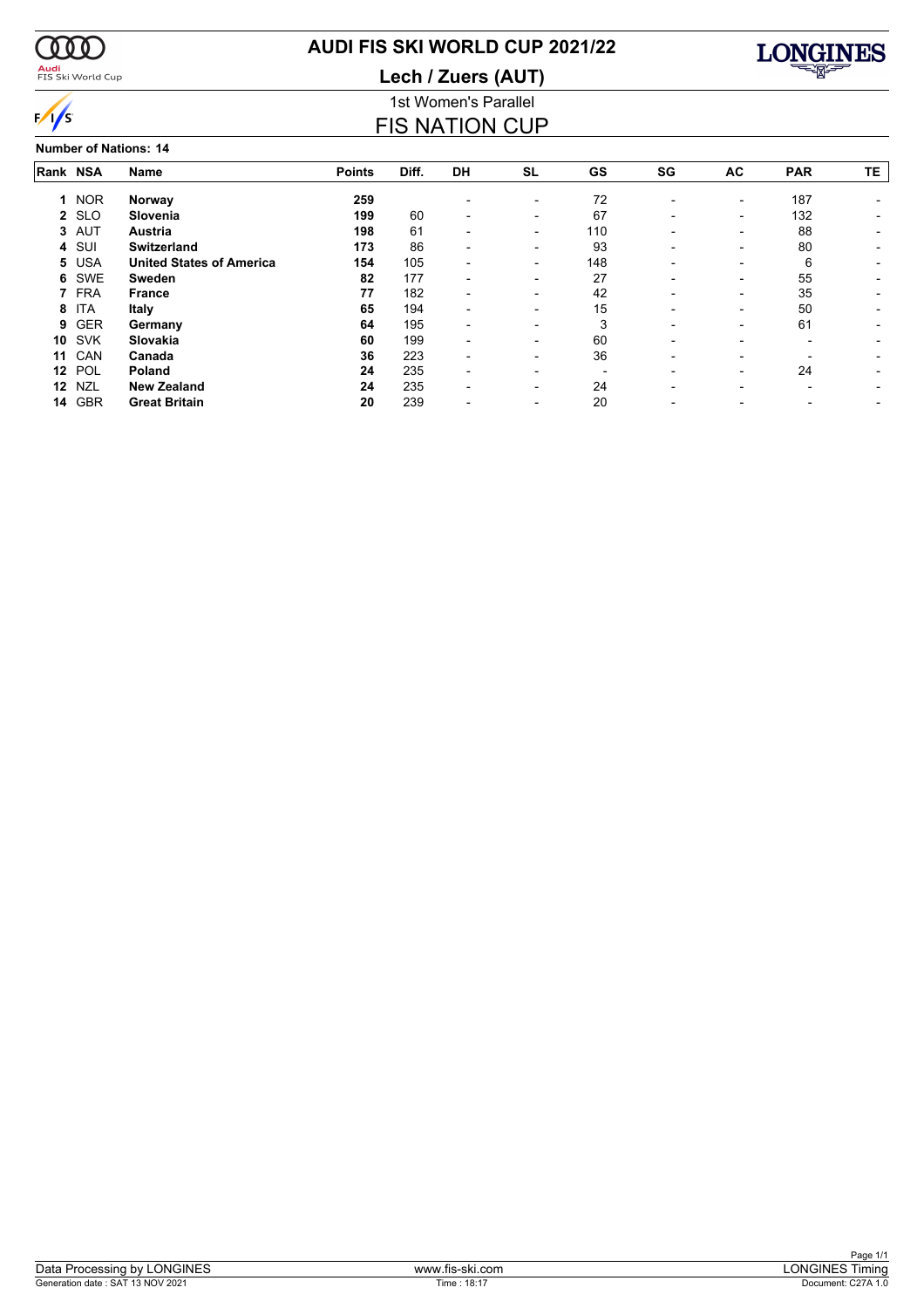$\alpha\alpha$ 

 $\sqrt{s}$ 

### <mark>Audi</mark><br>FIS Ski World Cup

# **AUDI FIS SKI WORLD CUP 2021/22**

**Lech / Zuers (AUT)**



## 1st Women's Parallel OVERALL FIS NATION CUP

**Number of Nations: 15**

|               |     | Overall |                          |     | <b>DH Points</b> |   | <b>SL Points</b> |   |                          |     | <b>GS Points</b>         |                          |     | <b>SG Points</b> |   | <b>AC Points</b> |   |                          | <b>PAR Points</b> |                          |      | <b>TE Points</b> |
|---------------|-----|---------|--------------------------|-----|------------------|---|------------------|---|--------------------------|-----|--------------------------|--------------------------|-----|------------------|---|------------------|---|--------------------------|-------------------|--------------------------|------|------------------|
| <b>RK NSA</b> | M+W | м       | W                        | M+W | м                | W | M+W              | м | W                        | M+W | м                        | W                        | M+W | м                | w | M+W              | м | W                        | M+W               | М                        | W    | $M+W$            |
| $1$ SUI       | 370 | 197     | - 173                    |     |                  |   |                  |   | $\overline{\phantom{a}}$ | 290 | 197                      | 93                       |     |                  |   |                  |   |                          | 80                | $\overline{\phantom{a}}$ | - 80 |                  |
| 2 NOR         | 346 | 87      | 259                      |     |                  |   |                  |   | $\overline{\phantom{a}}$ | 159 | 87                       | 72                       |     |                  |   |                  |   | $\overline{\phantom{a}}$ | 187               | $\sim$                   | 187  |                  |
| 3 AUT         | 314 | 116     | 198                      |     |                  |   |                  |   |                          | 226 | 116                      | 110                      |     |                  |   |                  |   | $\overline{\phantom{a}}$ | 88                | $\sim$                   | - 88 | ۰.               |
| 4 SLO         | 265 | 66      | 199                      |     |                  |   |                  |   |                          | 133 | 66                       | 67                       |     |                  |   |                  |   | ٠                        | 132               | $\overline{\phantom{a}}$ | 132  |                  |
| 5 USA         | 194 | 40      | 154                      |     |                  |   |                  |   |                          | 188 | 40                       | 148                      |     |                  |   |                  |   |                          | 6                 | $\sim$                   | - 6  |                  |
| 6 FRA         | 158 | 81      | 77                       |     |                  |   |                  |   |                          | 123 | 81                       | 42                       |     |                  |   |                  |   | ٠                        | 35                | $\blacksquare$           | 35   |                  |
| 7 ITA         | 113 | 48      | 65                       |     |                  |   |                  |   |                          | 63  | 48                       | 15                       |     |                  |   |                  |   | $\overline{\phantom{a}}$ | 50                | $\blacksquare$           | 50   |                  |
| 8 GER         | 90  | 26      | 64                       |     |                  |   |                  |   |                          | 29  | 26                       | 3                        |     |                  |   |                  |   | $\overline{\phantom{a}}$ | 61                | $\blacksquare$           | 61   |                  |
| 9 SWE         | 82  | $\sim$  | 82                       |     |                  |   |                  |   |                          | 27  | $\overline{\phantom{0}}$ | 27                       |     |                  |   |                  |   |                          | 55                | $\blacksquare$           | 55   |                  |
| <b>10 SVK</b> | 63  | 3       | 60                       |     |                  |   |                  |   |                          | 63  | 3                        | 60                       |     |                  |   |                  |   |                          |                   |                          |      |                  |
| 11 CAN        | 58  | 22      | 36                       |     |                  |   |                  |   |                          | 58  | 22                       | 36                       |     |                  |   |                  |   |                          |                   |                          |      |                  |
| <b>12 CRO</b> | 29  | 29      | $\overline{\phantom{a}}$ |     |                  |   |                  |   |                          | 29  | 29                       | $\overline{\phantom{a}}$ |     |                  |   |                  |   |                          |                   |                          |      |                  |
| <b>13 POL</b> | 24  |         | 24                       |     |                  |   |                  |   |                          |     |                          |                          |     |                  |   |                  |   | $\overline{\phantom{a}}$ | 24                | $\blacksquare$           | 24   |                  |
| <b>13 NZL</b> | 24  |         | 24                       |     |                  |   |                  |   |                          | 24  | $\overline{\phantom{a}}$ | 24                       |     |                  |   |                  |   |                          |                   |                          |      |                  |
| <b>15 GBR</b> | 20  |         | 20                       |     |                  |   |                  |   |                          | 20  | $\overline{\phantom{0}}$ | 20                       |     |                  |   |                  |   |                          |                   |                          |      |                  |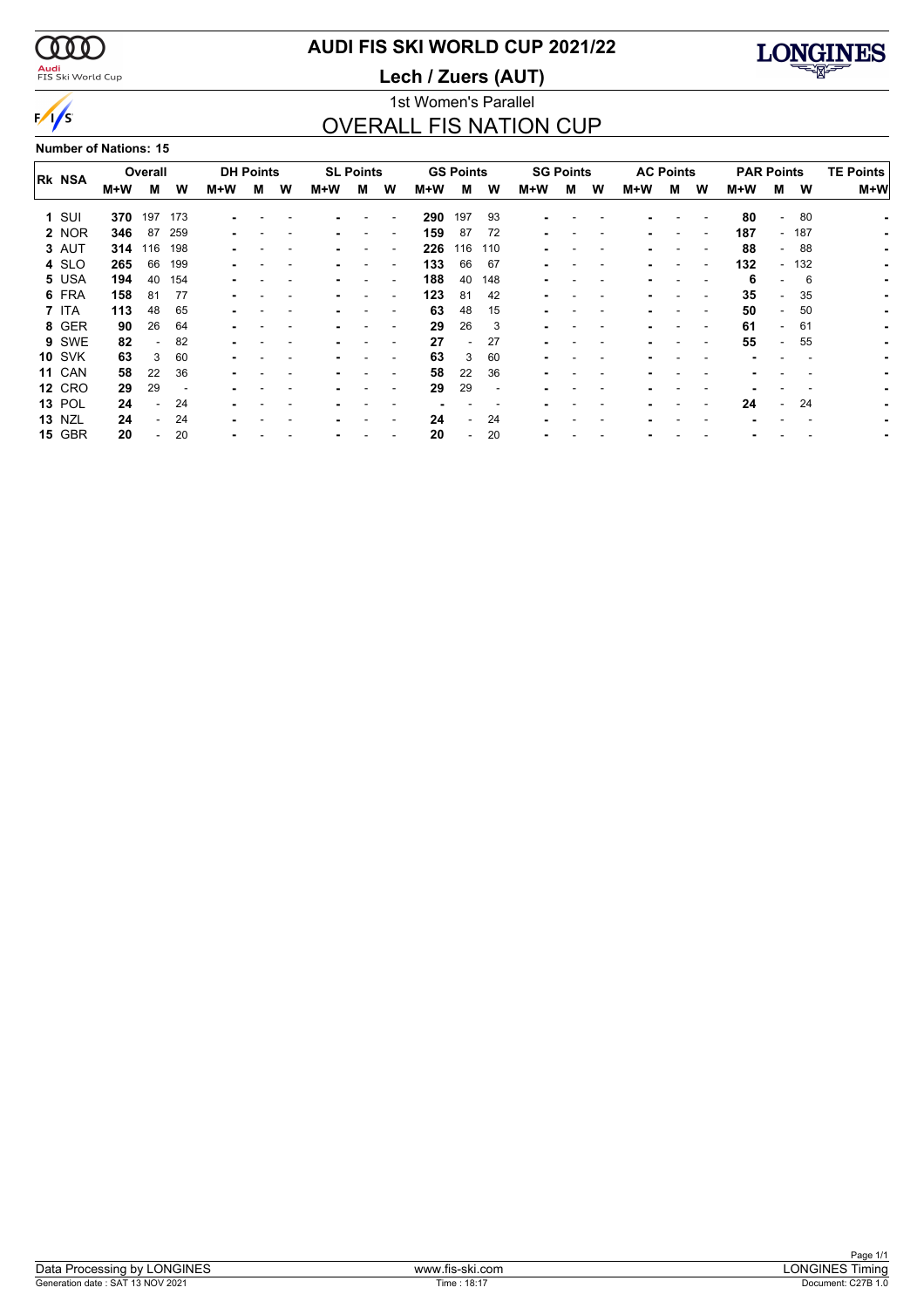

### <mark>Audi</mark><br>FIS Ski World Cup

# **AUDI FIS SKI WORLD CUP 2021/22**

**Lech / Zuers (AUT)**



## 1st Women's Parallel BRANDS STANDINGS

### **Number of Brands: 5**

| Rank Name | <b>Points</b> | Diff. | DH                       | SL                       | GS                       | SG                       | AC                       | <b>PAR</b>               |
|-----------|---------------|-------|--------------------------|--------------------------|--------------------------|--------------------------|--------------------------|--------------------------|
| Rossignol | 290           |       | $\overline{\phantom{a}}$ | $\overline{\phantom{0}}$ | 110                      | $\overline{\phantom{a}}$ | $\overline{\phantom{0}}$ | 180                      |
| 2 Head    | 170           | 120   |                          | $\overline{\phantom{0}}$ | 125                      | $\overline{\phantom{0}}$ | -                        | 45                       |
| 3 Atomic  | 100           | 190   |                          | $\overline{\phantom{a}}$ | 100                      | $\overline{\phantom{0}}$ | -                        | $\overline{\phantom{a}}$ |
| 3 Nordica | 100           | 190   | $\overline{\phantom{a}}$ | $\overline{\phantom{0}}$ | $\overline{\phantom{a}}$ | $\overline{\phantom{a}}$ | $\overline{\phantom{0}}$ | 100                      |
| 5 Salomon | 90            | 200   | $\overline{\phantom{a}}$ | $\overline{\phantom{a}}$ | 40                       | $\blacksquare$           | $\overline{\phantom{0}}$ | 50                       |